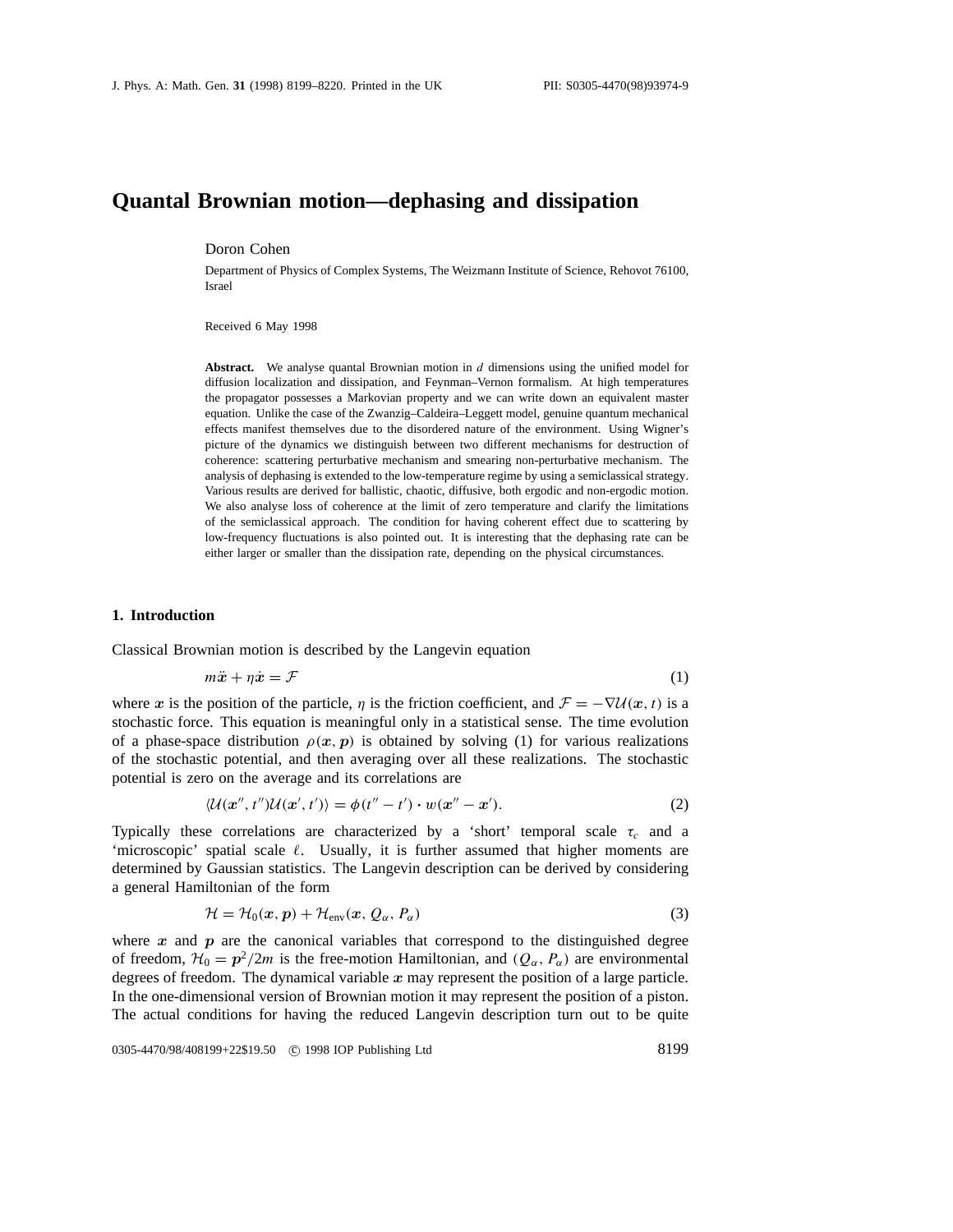weak [1]. The environment should consist of at least three degrees of freedom with *fast* chaotic dynamics. *Fast* implies that the classical motion is characterized by a continuous spectrum with high-frequency cut-off, such that the motion of the environment can be treated adiabatically with respect to the *slow* motion of the particle. It is essential to assume that the following condition is fulfilled

$$
\text{generic Brownian motion} \qquad \Leftrightarrow \qquad \frac{v}{\ell} \ll \frac{1}{\tau_c} \tag{4}
$$

where  $\tau_c$  and  $\ell$  characterize the correlations of the stochastic potential which is experienced by the particle. Equation (4) is the condition for using the white noise approximation (WNA). Thus, the noise is characterized by its intensity

$$
\nu \equiv \int_{-\infty}^{\infty} \phi(\tau) d\tau \cdot |w''(0)| \tag{5}
$$

and its temporal correlations are adequately described by the formal expression  $\phi(\tau)$  = *νδ*(τ). Without loss of generality we assume from now on the normalization  $w''(0) = -1$ . The correlations of the stochastic force satisfy

$$
\langle \mathcal{F}(t)\mathcal{F}(t')\rangle_{\text{at } x} = \phi(t-t').\tag{6}
$$

In the general case, (6) is less informative than (2). However, in the case of a classical particle that experiences white noise, the additional information is not required at all! It should be emphasized that this observation does not hold if (4) is not satisfied. If  $\tau_c$  is larger than  $\ell/v$ , then the particle will perform a stochastic motion that depends crucially on the 'topography' of the stochastic potential.

The classical analysis further reveals [1] that associated with the stochastic potential there is also a dissipation effect. If the environment is characterized by either microcanonical or canonical temperature  $T$ , then the friction parameter will be

$$
\eta = \frac{\nu}{2k_B T}
$$
 fluctuations  $\leadsto$  dissipation. (7)

Thus, any generic environment, in the sense specified above, leads to the universal ohmic behaviour. The motion of the particle is determined by the interplay between the friction and the noise. The friction leads to damping of the particle's velocity, while the noise pumps energy back into its motion. Eventually we have diffusion with coefficient  $D_n = v/\eta^2$ . If (4) is not satisfied, then we will have diffusion even in the absence of dissipation. The latter 'non-dissipative diffusion' is characterized by the coefficient  $D_0 \sim \ell v$ , where *v* is the velocity of the particle. This latter type of diffusive behaviour should not be confused with the generic 'dissipative diffusion' that characterizes Brownian motion.

One wonders whether there is a well-defined quantized version of the above Langevin equation. Is it possible, quantum mechanically, to characterize a universal dynamical behaviour that corresponds to classical Brownian motion? Are stronger physical conditions required in order to guarantee generic behaviour? In this paper we have no intention to fully answer all these questions. Rather, as in previous publications [2], we follow the Caldeira– Leggett strategy [3] and consider the motion of a particle under the influence of an effective (non-chaotic) bath that is composed of infinitely many oscillators. The proper model that corresponds (classically) to the Langevin equation (1) with (2) is the 'diffusion, localization and dissipation' (DLD) model that has been introduced in [2]. These three effects (diffusion, localization and dissipation) result naturally from the quantum mechanical solution of the DLD model.

Quantum mechanically, it is convenient to use the Wigner function  $\rho(R, P)$  in order to represent the reduced-probability density matrix. We can use the Feynman–Vernon (FV)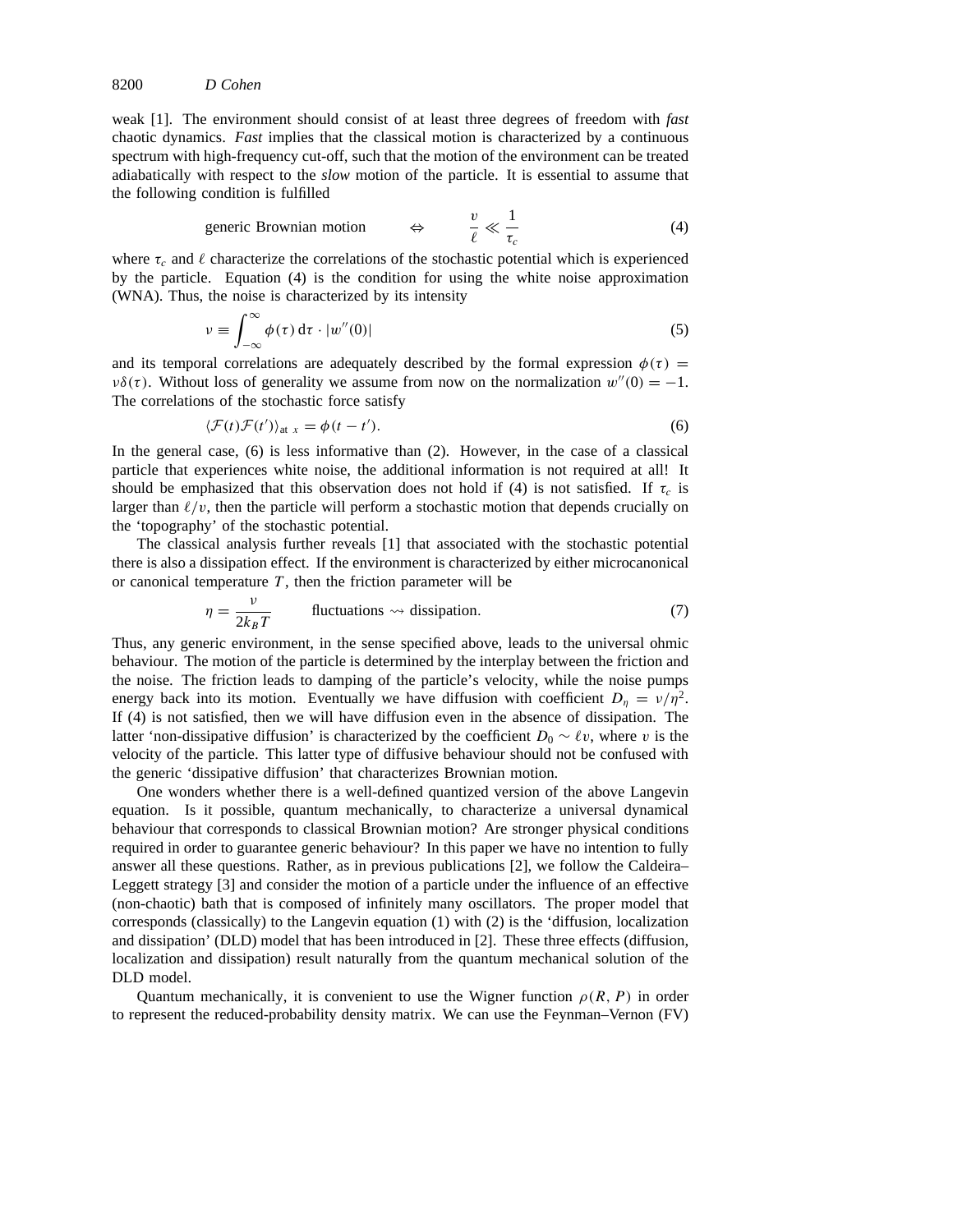formalism [4] in order to find an expression for the propagator  $\mathcal{K}(R, P | R_0, P_0)$ . This propagator is uniquely determined once the friction  $(\eta)$ , the temperature of the bath  $(T)$ and the spatial correlations  $w(r)$  are specified. The dependence of the propagator on the bath temperature is via the appearance of a quantum mechanical version of the noise kernel  $\phi(\tau)$ . The latter is related to the friction coefficient via a universal fluctuation–dissipation relation. At high temperatures the quantum mechanical  $\phi(\tau)$  coincides with its classical expression. At the limit of zero temperature  $\phi(\tau)$  does not vanish, rather it develops a large negative tail. In the latter case,  $\phi(\omega)$ , the power spectrum of the noise, reflects the zero point fluctuations (ZPF) of the environmental modes.

The Zwanzig–Caldeira–Leggett (ZCL) model [3] constitutes a special formal limit of the DLD model. It is obtained by taking the limit  $\ell \rightarrow \infty$ . Both the ZCL model and the DLD model will be generalized in this paper to allow the analysis of Brownian motion in *d* dimensions. A modified version of the the DLD model incorporates the effect of long-range (power-law) spatial correlations. On the other hand, we are not discussing the DLD model in its full generality (as in [2]), but rather restricting ourselves to the particular circumstances that correspond in the classical limit to generic Brownian motion. Thus, we are considering the *ohmic* DLD model, and further assume that (4) is satisfied.

In the case of the ZCL model, the quantal propagator  $\mathcal{K}(R, P | R_0, P_0)$  is a Gaussian stochastic kernel. Consequently the dynamics can be obtained by solving the Langevin equation (1) with (6). At low temperatures the quantum mechanical version of  $\phi(\tau)$  should be used. At high temperatures  $\phi(\tau)$  becomes classical-like and consequently the ZCL propagator coincides with its classical limit. These observations do not hold in the case of the DLD model [2]. Furthermore, the distinction between the quantal DLD propagator and its classical limit persists even in the limit of high temperatures.

It is important to define what is the meaning of 'high temperatures'. As in the classical case, a relatively simple description of the dynamics is obtained if it possesses a Markovian property. With a Markovian property it is possible to obtain the long-time evolution by composing short-time evolution steps. It is also possible then to write down a corresponding master equation for the Wigner function. The FV path-integral expression for the propagator contains the quantum mechanical version of  $\phi(\tau)$  rather than the classical one. In order to have a Markovian property one should argue that it is possible to use the WNA, meaning to replace  $\phi(\tau)$  by the effective classical-like delta function. Still, in the case of the DLD model, the result of the path integration is not classical-like: the high-temperature Markovian limit is not the same as the classical limit.

It turns out that the quantum mechanical condition for using the WNA, thus having a Markovian property, is more restrictive than (4). For ballistic-like motion we shall see that the actual condition is, in most circumstances,

high temperatures 
$$
\Leftrightarrow \qquad \frac{v}{\ell} \ll \frac{k_B T}{\hbar}.
$$
 (8)

A recent derivation of the high-temperature ohmic DLD model which is based on a synthetic random matrix theory (RMT) Hamiltonian has been reported in [5]. The existence of such a derivation is most encouraging since it further supports the idea of having a universal description of quantal Brownian motion, at least in the Markovian limit. It has been speculated by the authors of the latter reference that a future extension of their formalism will lead to an agreement with the general result of [2]. The high-temperature ohmic DLD model has been discussed in [2] and has been further analysed in [5]. The physical picture of high-temperature dynamics will be further illuminated in this paper.

Loss of coherence, or dephasing, is a central issue in the analysis of quantal Brownian motion. Wigner's picture of the dynamics leads to the distinction between two different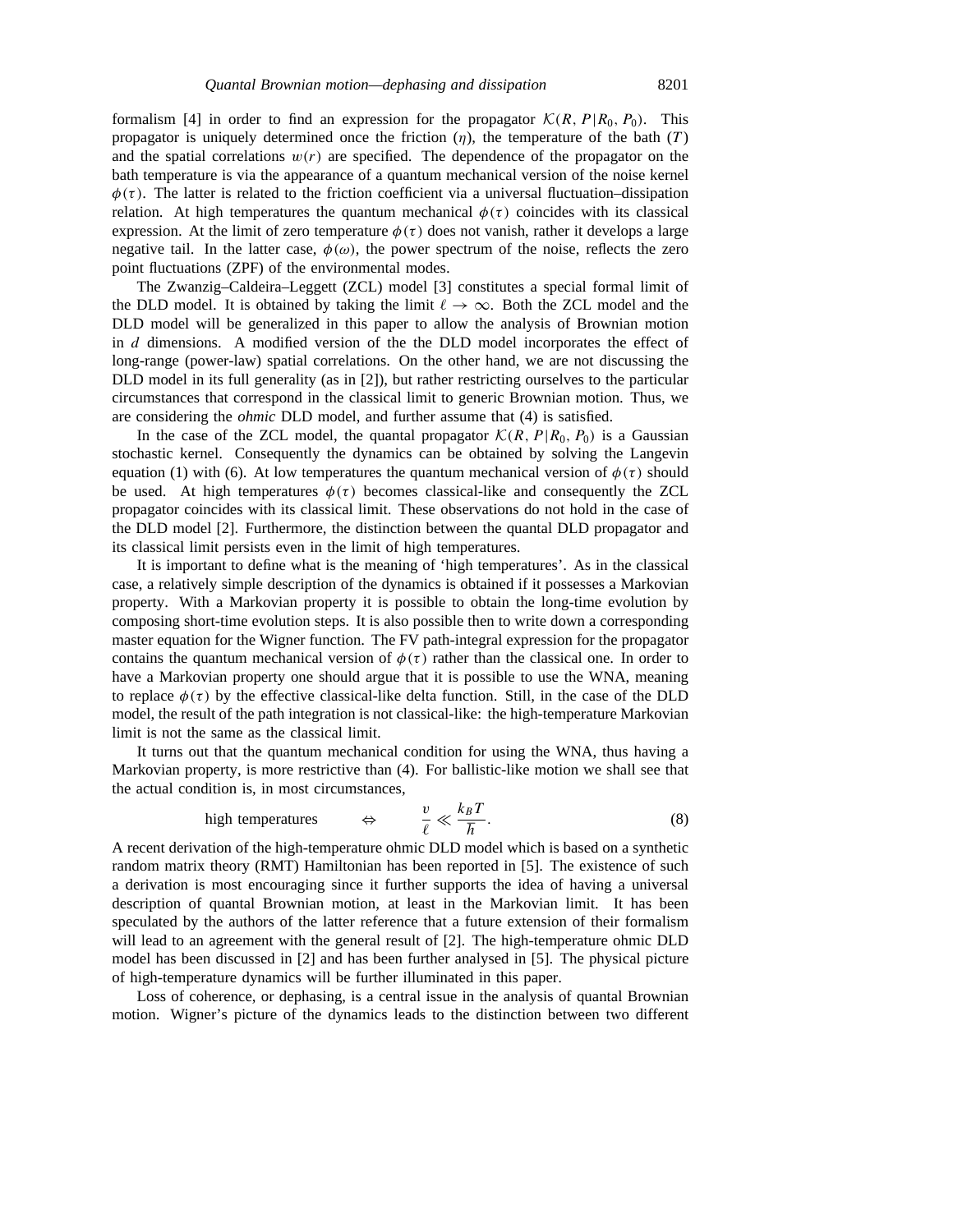mechanisms for loss of coherence. In the case of the ZCL model one should consider the '*spreading mechanism*'. This classical-like non-perturbative mechanism is very effective in smearing away the interference pattern. In the case of the DLD model, coherence is much better maintained, and one should consider the perturbative '*scattering mechanism*' for dephasing.

At the limit of zero temperature, the spreading mechanism is still effective in suppressing interference. One can use the Langevin formalism in order to analyse the smearing of the interference pattern. It is important, however, to take into account the negative temporal correlations of the effective noise [6]. On the other hand, the analysis of low-temperature dephasing in the case of the 'scattering mechanism' is quite a subtle issue, and constitutes a main concern of this paper. The Langevin formalism is no longer applicable, and the lack of a Markovian property enforces a semiclassical approach. This has the added advantage that it is possible to go beyond the analysis of a simple ballistic-like Brownian motion and to analyse other types of transport. We shall distinguish between ballistic, diffusive and chaotic motions through cavities. We shall derive various results and contributions to the dephasing rate in the various temperature regimes and depending on the physical circumstances. Some of these results coincide with similar computations that are related to electrons in metal [7].

An important question is whether the scattering mechanism is still effective in suppressing interference at the limit of zero temperature [12, 13]. It turns out that our semiclassical approach, in spite of its other advantages, has a limited range of validity. It can be trusted if the kinetic energy of the particle is sufficiently large. For ballistic-like motion large energy means

$$
\text{large energy} \qquad \Leftrightarrow \qquad \frac{v}{\ell} \ll \frac{E}{\hbar} \tag{9}
$$

in analogy with (8). The latter condition can be cast into the more suggestive form  $\lambda_B \ll \ell$ , where  $\lambda_B$  is the de Broglie wavelength of the particle. The large-energy condition is obviously satisfied in the case of the ZCL model ( $\ell \rightarrow \infty$ ). The large-energy condition may not be satisfied in the case of the DLD model, and consequently the semiclassical result should be modified. In particular, in case of a low-temperature thermal motion, the contribution of the ZPF to the dephasing rate should be excluded.

### **2. The ohmic DLD model**

We consider a bath that consists of infinitely many oscillators whose canonical coordinates are  $(Q_{\alpha}, P_{\alpha})$ . The bath Hamiltonian is

$$
\mathcal{H}_{\text{bath}} = \sum_{\alpha} \left( \frac{P_{\alpha}^2}{2m_{\alpha}} + \frac{1}{2} m \omega_{\alpha}^2 Q_{\alpha}^2 \right). \tag{10}
$$

In the case of the DLD model the interaction of the particle with the oscillators is described by

$$
\mathcal{H}_{\text{int}} = -\sum_{\alpha} c_{\alpha} Q_{\alpha} u(\boldsymbol{x} - \boldsymbol{x}_{\alpha}) \tag{11}
$$

where  $x_\alpha$  is the location of the  $\alpha$  oscillator,  $u(x-x_\alpha)$  describes the interaction between the particle and the  $\alpha$  oscillator, and  $c_{\alpha}$  are coupling constants. It is assumed that the function  $u(r)$  depends only on |r|. The range of the interaction will be denoted by  $\ell$ . The oscillators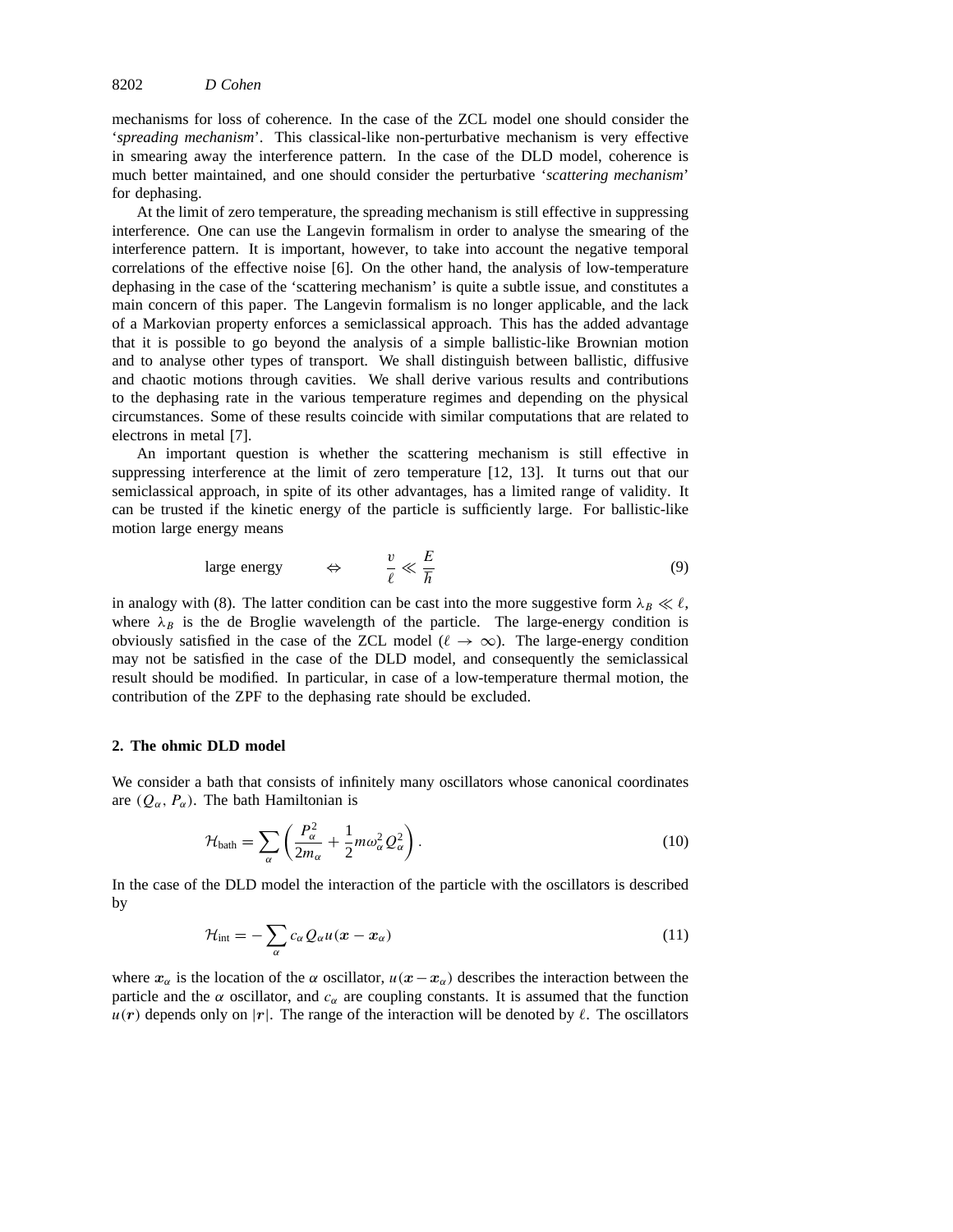are distributed uniformly all over space. Locally, the distribution of their frequencies is ohmic. Thus,

$$
\frac{\pi}{2} \sum_{\alpha} \frac{c_{\alpha}^2}{m_{\alpha}\omega_{\alpha}} \delta(\omega - \omega_{\alpha}) \delta(\boldsymbol{x} - \boldsymbol{x}_{\alpha}) = \eta \omega \qquad \text{for } \omega < 1/\tau_c.
$$
 (12)

It is useful to define the spatial autocorrelation function

$$
w(r) = \int_{-\infty}^{\infty} u(r - x')u(x') dx'.
$$
 (13)

Without loss of generality  $u(r)$  is normalized such that  $w''(0) = -1$ . For example, we may consider a Gaussian  $u(r)$  for which

$$
w(r) = \ell^2 \exp\left(-\frac{1}{2}\left(\frac{r}{\ell}\right)^2\right).
$$
 (14)

The *d*-dimensional Fourier transform (FT) of  $w(r)$  will be denoted by  $\tilde{w}(k)$ . The mode density (after angular integration) is  $g(k) = (C_d/(2\pi)^d)k^{d-1}\tilde{w}(k)$ . In general, we shall assume that

$$
g(k) = C\ell^{2+\sigma}k^{\sigma-1} \qquad \text{for } k < 1/\ell \tag{15}
$$

where  $\ell$  characterizes the spatial scale of the correlations, and  $C$  is a dimensionless constant. In the case of the short-range Gaussian-type correlations (14), the parameter  $\sigma$  is simply equal to the dimensionality *d*. For long-range power-law interaction it may be less than *d*, possibly negative. In a moment we shall argue that in order to have a well-defined model we must have  $|w''(0)| < \infty$ . Therefore only  $-2 < \sigma$  is meaningful. The regime  $-2 < \sigma \le 0$ is well defined but it requires special treatment since  $w(0)$  diverges.

The formal limit  $\ell \to \infty$  corresponds to the ZCL model. The ZCL model describes the interaction of a particle with environmental modes whose wavelength is much larger than the distances explored by the particle. Consequently, the interaction with the *α*-field mode is approximated by a linear function. The interaction term in the Hamiltonian that *defines* the ZCL model is of the following form (here generalized to *d* dimensions):

$$
\mathcal{H}_{\text{int}} = \sqrt{d} \sum_{\alpha} c_{\alpha} Q_{\alpha} \hat{n}_{\alpha} \cdot x. \tag{16}
$$

The unit vectors  $\hat{n}_{\alpha}$  are assumed to be distributed isotropically. The distribution of the oscillators with respect to their frequencies is assumed to be ohmic, as in (12) with the *δ*( $x - x_α$ ) omitted.

The classical analysis of the *d*-dimensional DLD model constitutes a trivial generalization of the one-dimensional DLD model that has been considered in [2]. Equation (3.10) in the latter reference should be replaced by the following expression for the friction:

$$
\mathcal{F}_{\text{friction}}(v) = \int_{-\infty}^{\infty} \alpha(\tau) \nabla w(v\tau) d\tau \tag{17}
$$

where *v* is the velocity of the particle. For an ohmic bath  $\alpha(\tau)$  can be replaced by  $-\eta \delta'(\tau)$ . One obtains then  $\mathcal{F}_{\text{friction}} = -\eta v$ . Obviously, in order to obtain a finite result it is crucial to have  $|w''(0)| < \infty$ . Recall that by convention we use the normalization  $w''(0) = -1$ . Thus, the generalized version (15) of the DLD model is well defined provided  $-2 < \sigma$ . The reduced motion of the particle will be described by the Langevin equation (1), where the noise satisfies (2), with  $\phi(\tau) = 2\eta k_B T \delta(\tau)$ . For the realization of a classical trajectory, the global functional form of  $w(r)$  is of no importance. Only the force correlations (6) are important. The latter correlations are well defined as long as  $|w''(0)| < \infty$ , and by our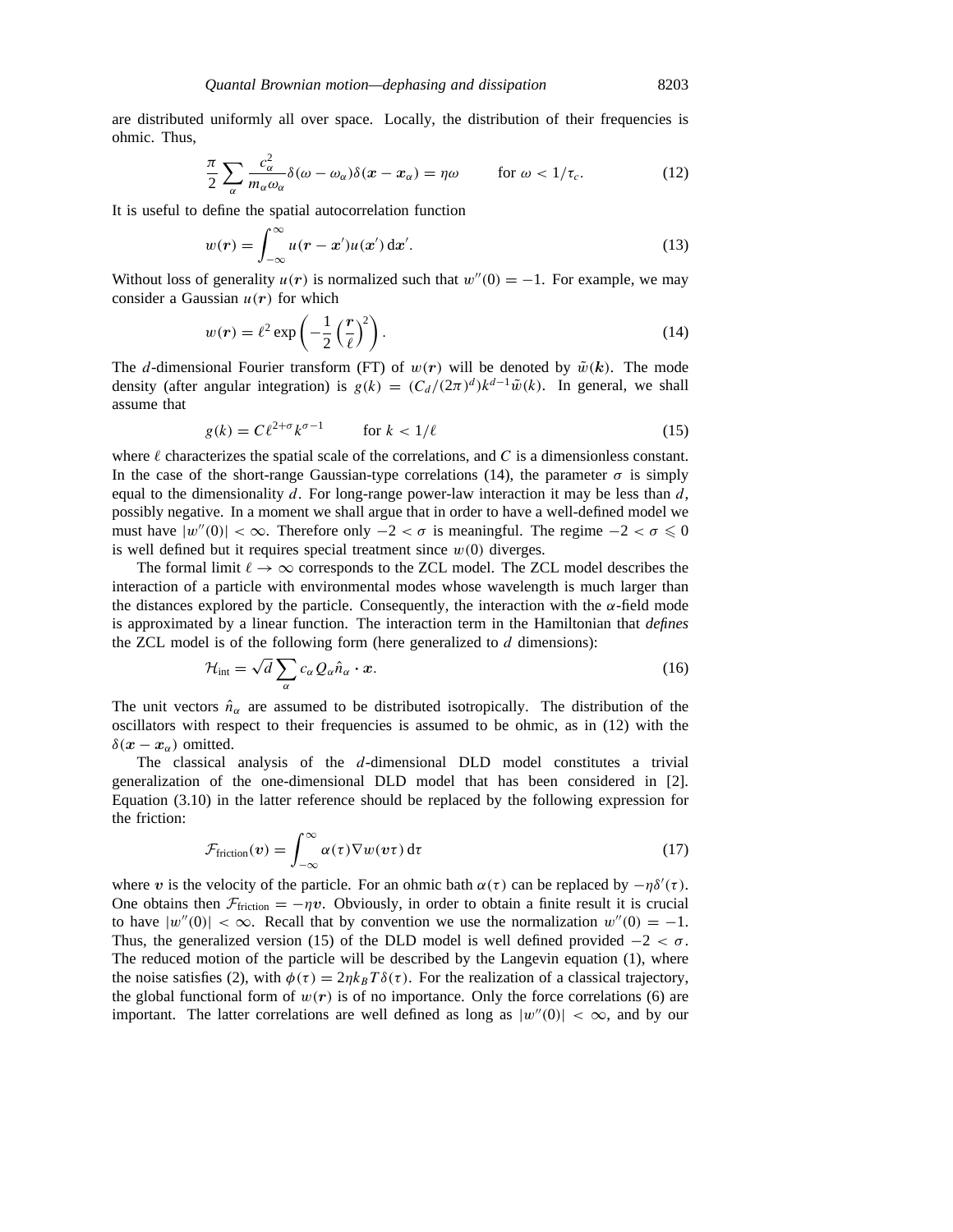convention they are equal  $\phi(\tau)$ . The parameter  $\ell$  is insignificant in the classical analysis of the ohmic DLD model, and therefore the classical description of Brownian motion is the same as in the case of the ZCL model.

Quantum mechanically, the reduced dynamics of the system may be described by the propagator  $\mathcal{K}(R, P | R_0, P_0)$  of the probability density matrix. For the sake of comparison with the classical limit one uses the Wigner function  $\rho(R, P)$  in order to represent the latter. Using FV formalism [4], an exact path-integral expression for this propagator is obtained. The FV expression is a double sum  $\iint \mathcal{D}x' \mathcal{D}x''$  over the path variables  $x'(\tau)$  and  $x''(\tau)$ . It is convenient to use new path variables  $R = (x' + x'')/2$  and  $r = (x'' - x')$ , and to transform the  $\int \int \mathcal{D}R \mathcal{D}r$  integral into the form [2]

$$
\mathcal{K}(R, P|R_0, P_0) = \int_{R_0, P_0}^{R, P} \mathcal{D}R\mathcal{K}[R]
$$
\n(18)

where  $\mathcal{K}[R]$  is a real functional defined by the expression

$$
\mathcal{K}[R] = \int \mathcal{D}r e^{i\frac{1}{\hbar}(S_{\text{free}} + S_F)} e^{-\frac{1}{\hbar^2}S_N}.
$$
 (19)

The *Dr* integration is unrestricted at the endpoints, and the free action functional is  $S_{\text{free}}[R, r] = -m \int_0^t d\tau \, \dot{R}r$ . The action functional  $S_F[R, r]$  corresponds to the friction, and the functional  $S_N [R, r]$  corresponds to the noise. The explicit expression for the friction action functional, assuming an ohmic bath, is

$$
S_F[\mathbf{R}, \mathbf{r}] = \eta \int_0^t \mathrm{d}\tau \, \nabla w(\mathbf{r}) \cdot \dot{\mathbf{R}}.
$$
 (20)

The general expression for the noise functional is

$$
S_N[\mathbf{x}', \mathbf{x}''] = \frac{1}{2} \int_0^t \int_0^t dt_1 dt_2 \, \phi(t_2 - t_1) [w(\mathbf{x}_2'' - \mathbf{x}_1'') + w(\mathbf{x}_2' - \mathbf{x}_1') - 2w(\mathbf{x}_2'' - \mathbf{x}_1')] \tag{21}
$$

where  $x_i$  is a short notation for  $x(t_i)$ . The power spectrum of the noise  $\phi(\omega)$  is the FT of the noise kernel  $\phi(\tau)$ . For an ohmic bath

$$
\phi(\omega) = \eta \omega \hbar \coth\left(\frac{\hbar \omega}{2k_B T}\right) \qquad \text{for } \omega < 1/\tau_c. \tag{22}
$$

The ZCL version for  $S_F$  and  $S_N$  is obtained by taking the limit  $\ell \to \infty$  which is equivalent to the formal substitution  $w(r) = -r^2/2$ .

The power spectrum (22) of the quantum mechanical noise is the same as that of a classical white noise in the restricted frequency regime  $\omega < k_B T / \hbar$ , where  $\phi(\omega) = 2 \eta k_B T$ . If the temperature is high enough, such that  $1/\tau_c$   $\langle k_B T/\hbar$ , then the power spectrum is essentially classical. At lower temperatures the power spectrum contains a non-trivial frequency zone  $k_B T / \hbar < \omega < 1/\tau_c$ , where one may use the approximation  $\phi(\tau) = \hbar \eta \omega$ . This component of the power spectrum does not vanish in the limit of zero temperature. It corresponds to the ZPF of the environmental modes. The temperature becomes effectively zero if  $k_B T / \hbar < 1/t$ . At intermediate temperatures, namely  $1/t < k_B T / \hbar < 1/\tau_c$ , it is convenient to write the power spectrum as a sum  $\phi(\omega) = \phi_0(\omega) + \phi_T(\omega)$ , where  $\phi_0(\omega)$ corresponds to the ZPF and  $\phi_T(\omega)$  is the excess thermal noise:

$$
\phi_T(\omega) = 2\eta \frac{\hbar |\omega|}{\exp(\frac{\hbar |\omega|}{k_B T}) - 1} \qquad \text{for } \omega < 1/\tau_c.
$$
 (23)

The propagator (18) possesses a Markovian property if it is legitimate to make the WNA. The actual condition for having effectively white noise will be discussed in a later section. At low temperatures it is essential to consider the non-trivial nature the quantal noise in order to obtain the proper quantum mechanical dynamical behaviour [8].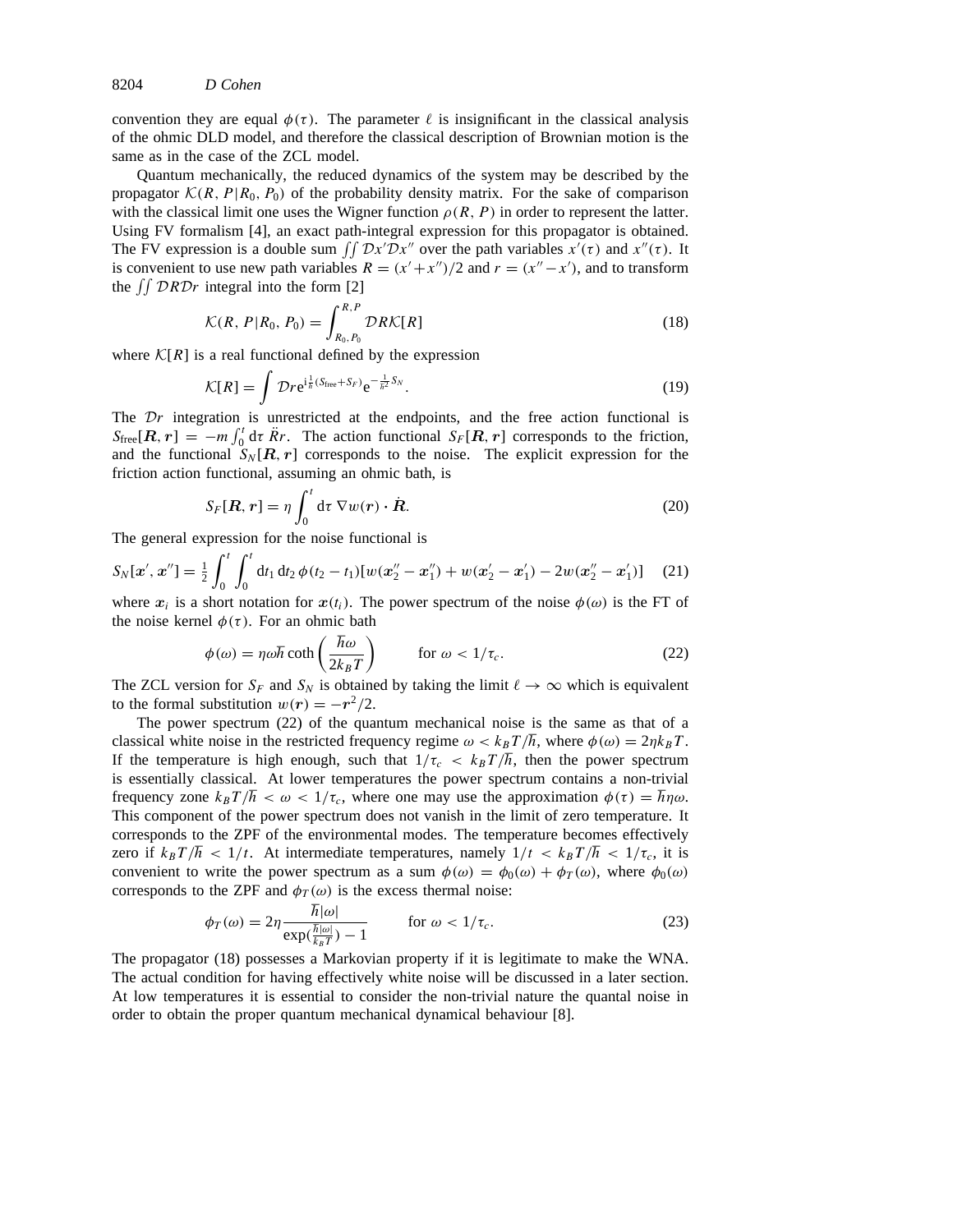# **3. Propagation in a high-temperature environment**

In the absence of noise and friction, the free-motion propagator of the Wigner function is the same as in the classical limit. Namely,

$$
\mathcal{K}(R, P | R_0, P_0) = \mathcal{K}_{\text{free}}^{(\text{cl})} = 2\pi \delta(P - P_0) \delta\left( (R - R_0) - \frac{P}{m} t \right). \tag{24}
$$

For simplicity, but without loss of generality, we shall consider whenever possible onedimensional motion. In the case of the ZCL model, both  $S_F$  and  $S_N$  are quadratic forms, and therefore the propagator is a Gaussian kernel. It follows that the dynamics of the Wigner function is purely stochastic, and it can be described by Langevin equation (1) with (2) and (22). In this sense, there are no genuine quantum mechanical effects that are associated with Brownian motion, as long as the ZCL model is used for its description. The situation is quite different in the case of the DLD model. Here the propagator is non-Gaussian, and, in general, it may have non-stochastic features.

In this section we shall restrict ourselves to the high-temperature regime, where the WNA  $\phi(\tau) = v\delta(\tau)$  can be applied. Whenever the WNA applies, the ZCL propagator becomes identical with the classical propagator for damped motion, namely

$$
\mathcal{K}(R, P | R_0, P_0) = \mathcal{K}_{\text{damped}}^{(\text{cl})} = \text{Gaussian.}
$$
\n(25)

In contrast, in the case of the DLD model, the high-temperature limit of the propagator *does not coincide* with its classical limit. An explicit calculation, as in [2], gives the following expression:

$$
\mathcal{K} = W_{\hbar/\ell} \star \mathcal{K}_{\text{damped}}^{(\text{cl})} + e^{-\frac{2\eta k_B T \ell^2}{\hbar^2}t} (1 - W_{\hbar/\ell} \star) \mathcal{K}_{\text{free}}^{(\text{cl})}.
$$

This expression is also valid for the generalized DLD model provided  $0 < \sigma$ . The precise value of the parameter  $\ell$  is defined here via  $w(0) \equiv \ell^2$ . Above,  $W(R - R', P - P')$  is a smooth Gaussian-like kernel that has unit normalization. Its spread in phase space is characterized by the momentum scale  $\hbar/\ell$ , and by an associated spatial scale. The symbol  $\star$  stands for convolution. Thus, the classical propagator is smeared on a phase-space scale that correspond to  $\Delta p = \hbar/\ell$  and there is an additional unscattered component that decays exponentially and eventually disappears. The structure of the propagator is illustrated in figure 1. The significance of this structure will be discussed in the next section.

To write down an explicit expression for the propagator is not very useful. Rather, it is more illuminating to follow the standard procedure [3] and to write an equivalent master equation. This is possible since at high temperatures the path-integral expression possesses a Markovian property. Namely, since both  $S_F$  and  $S_N$  are local functionals of the paths, it is possible to regard the finite-time propagation as the convolution of (infinitesimal) short-time kernels. The derivation of the master equation is explained in appendix B. The final result is

$$
\frac{\partial \rho}{\partial t} = \left[ -\partial_R \frac{1}{m} P + \partial_P \frac{\eta}{m} G_F \star P + \nu G_N \star \right] \rho. \tag{27}
$$

The friction kernel is defined as follows

$$
G_F \equiv \mathcal{F}T\left(\frac{w'(r)}{r}\right) = \frac{1}{\hbar/\ell}\hat{G}_F\left(\frac{P-P'}{\hbar/\ell}\right)
$$
 (28)

and the noise kernel is

$$
G_N \equiv \frac{1}{\hbar^2} \mathcal{FT}(w(r) - w(0)) = \left(\frac{\ell}{\hbar}\right)^2 \left[\frac{1}{\hbar/\ell} \hat{G}_N \left(\frac{P - P'}{\hbar/\ell}\right) - \delta(P - P')\right].
$$
 (29)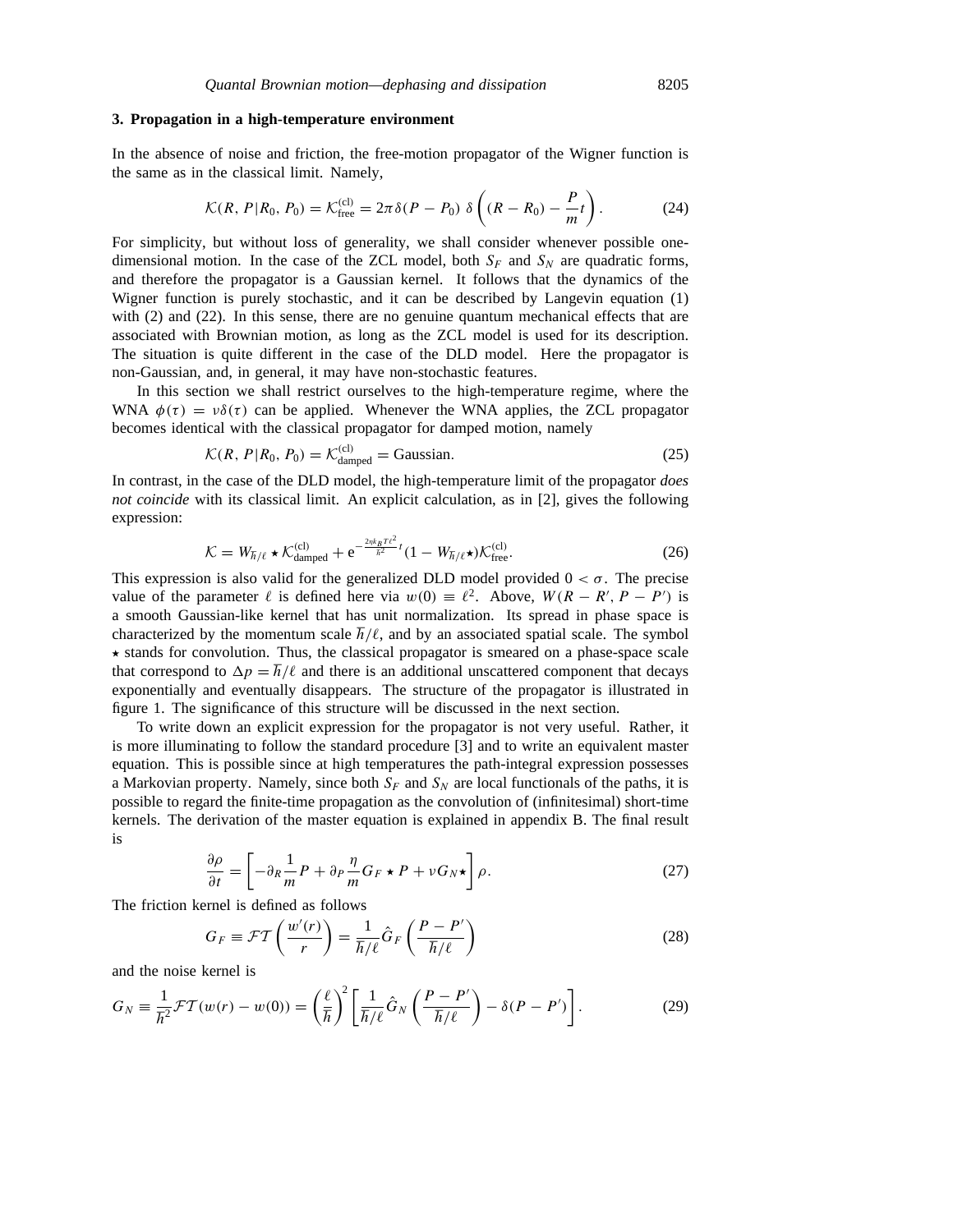

Both  $\hat{G}_F$  and  $\hat{G}_N$  are smooth Gaussian-like scaling functions, properly normalized to unity.

If the Wigner function does not possess fine details on the momentum scale  $\hbar/\ell$ , then the convolution with  $G_F$  can be replaced by multiplication with 1, and the convolution with  $G_N$  can be replaced by  $\partial^2/\partial P^2$ . These replacements are formally legitimate both in the classical limit  $\hbar \to 0$ , and in the ZCL limit  $\ell \to \infty$ . One obtains then the classical Fokker–Planck equation

$$
\frac{\partial \rho}{\partial t} = \left[ -\partial_R \frac{1}{m} P + \partial_P \frac{\eta}{m} P + \nu \frac{\partial^2}{\partial P^2} \right] \rho.
$$
 (30)

Inspection of (24) yields the same observation. Namely, that if the propagator acts on a smooth Wigner function (no features on momentum scale  $\hbar/\ell$ ), then the second term becomes vanishingly small, while the first term becomes effectively classical.

### **4. Dephasing within the Wigner picture**

The Wigner function may have some modulation on a fine scale due to an interference effect. The standard textbook example of a two-slit experiment will be analysed below, where the interference pattern has the momentum scale  $\hbar/d$  (see figure 2). *d* is the distance between the slits. In this section we shall explain the possible mechanisms that lead to the disappearance of such an interference pattern. In view of the semiclassical point of view of the next section, we use the term 'dephasing' in order to refer to this disappearance effect. In this section, as in the previous one, we are still limiting ourselves to the high-temperature regime.

In the case of the ZCL model, the propagator is the same as the classical one, and therefore we may adopt a simple Langevin picture in order to analyse the dephasing process. Alternatively, we may regard the dephasing process as arising from Gaussian smearing of the interference pattern by the propagator. In the case of the DLD model we should distinguish between two possible mechanisms for dephasing: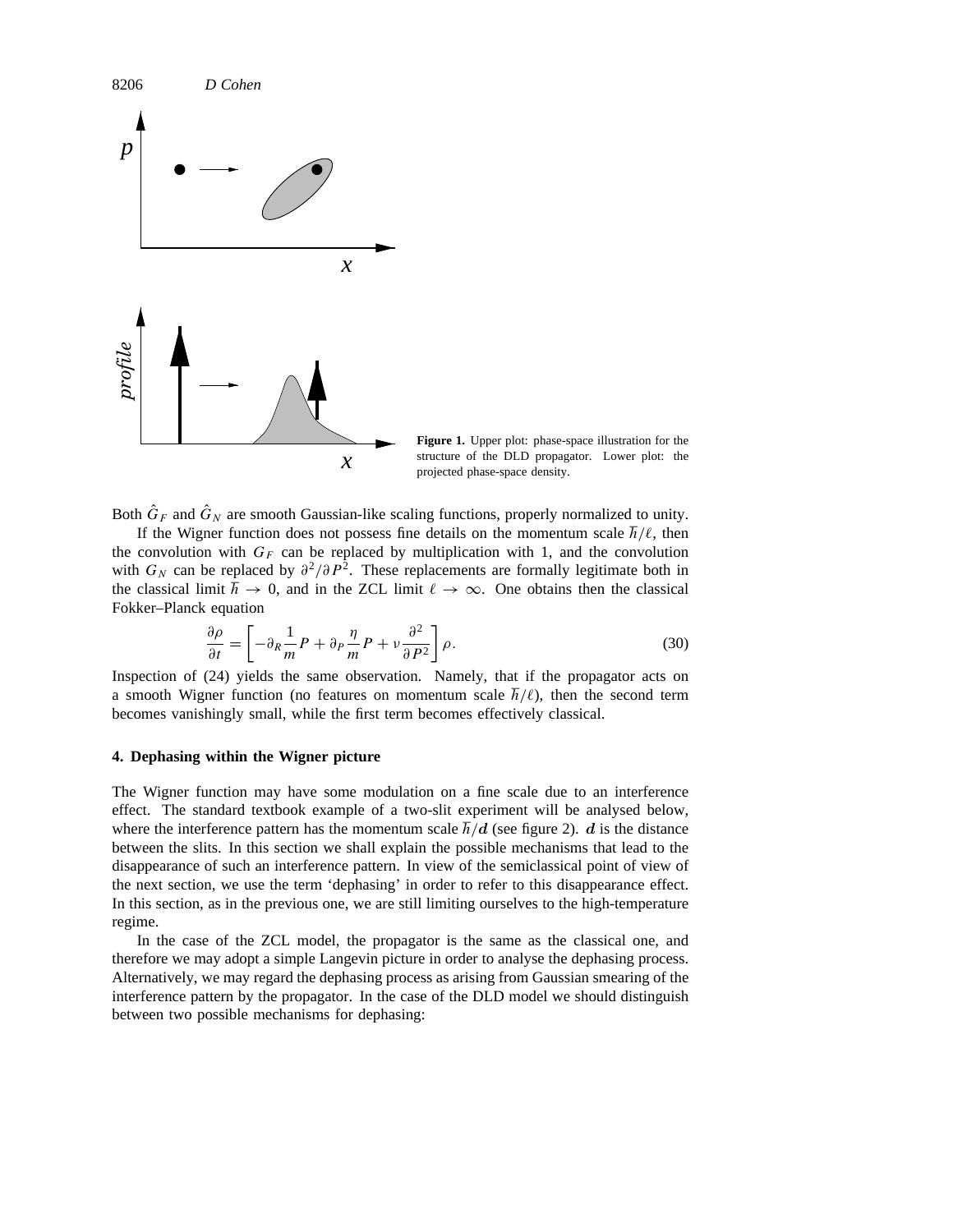

Figure 2. Upper plot: the geometry of a two-slit experiment. The propagation of the wavepacket is in the *y* direction, and the interference pattern is resolved on the screen. Lower plot: phase-space picture of the dynamics. The Wigner function of the emerging wavepacket is projected onto the  $(x, p_x)$  plane.

- scattering (perturbative) mechanism;
- spreading (non-perturbative) mechanism.

Actually, it is better to regard them as mechanisms to maintain coherence. The first mechanism to maintain coherence is simply not to be scattered by the environment. The second mechanism to maintain coherence is not to be smeared by the propagator. The first mechanism is absent in the case of the ZCL model. We shall see shortly that the first mechanism is much more effective in maintaining coherence. The notions perturbative and non-perturbative are used in order to suggest a connection with an earlier work [6]. The smearing effect can be regarded as arising from the accumulation of many small-momentum scattering events. A conventional perturbative approach cannot be applied in order to analyse such a dephasing process, even in the limit of very faint noise.

Having in mind the specific example of a two-slit experiment, we should distinguish between two cases. If the environment is characterized by a spatial correlation scale  $\ell$ that is much larger than *d*, then we can 'forget' about the DLD model and just use the ZCL model. The relevant mechanism for destruction of coherence in this case is the spreading mechanism (see the detailed analysis in the next paragraph). If the environment characterized by a spatial correlation scale  $\ell \ll d$  then a totally different picture emerges. Now, the Wigner function contains a modulation on a momentum scale much finer than  $h/\ell$ . This modulation is not affected by the friction, but its intensity decays exponentially in time. This is based on inspection of either the propagator (24), or the equivalent master equation (27). In the latter case note that the convolution with  $G_N$  can be replaced by multiplication with  $-(\ell/\hbar)^2$ . The decay rate is

$$
\frac{1}{\tau_{\varphi}} = \frac{2\eta k_B T \ell^2}{\hbar^2} \qquad \text{WNA for } 0 < \sigma. \tag{31}
$$

This is a universal result for the dephasing rate due to the 'scattering mechanism', since it does not depend on details of the quantum mechanical state involved. However, the validity of the result is restricted to the high-temperature regime, where WNA can be applied.

For completeness we turn back to the detailed analysis of dephasing due to spreading.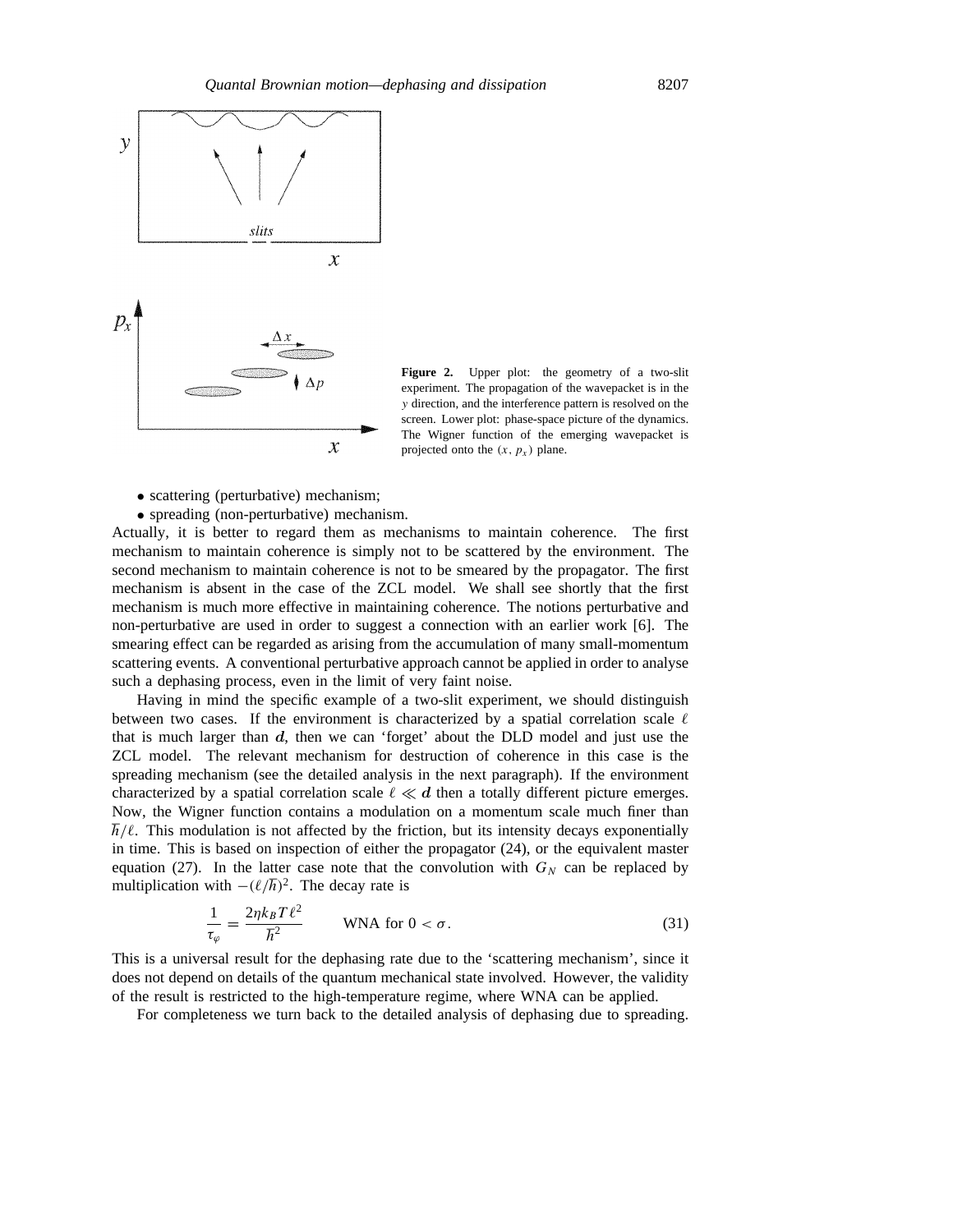8208 *D Cohen*

This mechanism leads to non-universal results, since the calculation of the dephasing time depends on actual details of the interference pattern. For concreteness we consider the simplest case of a two-slit interference experiment. The wavepacket that emerges from the two slits is assumed to be a superposition  $\psi(x) = \sum_{\pm} \varphi(|x|) \exp(ik|x \mp d/2|)$ , where  $\hbar k$ is the momentum of the incident particle, and  $\varphi(|x|)$  is a radial envelope function. The corresponding Wigner function is

$$
\rho(\boldsymbol{x},\boldsymbol{p}) \approx (1+\cos(\vec{\boldsymbol{d}}\cdot\boldsymbol{p}/4)) \times \rho_{\text{one-slit}}(\boldsymbol{x},\boldsymbol{p}) = \sum_{n=-\infty}^{\infty} \rho_n(\boldsymbol{x},\boldsymbol{p}). \tag{32}
$$

The one-slit Wigner function is multiplied by  $\cos^2(\frac{1}{2}d \cdot p_x)$ , and therefore it is natural to regard the two-slit Wigner function as composed of partial wavepackets, each characterized by a different transverse momentum. By definition the partial wavepacket  $\rho_n$  equals  $\rho$  for  $|p_x - 2\pi n/d| < \pi/d$  and equals zero otherwise. Each partial wavepacket represents the possibility that the particle, being scattered by the slits, had acquired a transverse momentum which is an integer multiple of  $\Delta p_x = 2\pi \hbar/d$ . Note that the corresponding angular separation is  $\Delta p_x / (\hbar k) = \lambda_B / d$ , as expected, and that the associated spatial separation is  $\Delta x = (\Delta p/m) \cdot t$  where  $t = y/(\hbar k/m)$  is the time up to the screen. It is important to distinguish between the 'preparation' zone  $y < d$  which is excluded from our considerations, and the far-field (Franhoufer) zone  $d^2/\lambda_B \ll y$  where  $\hbar \ll \Delta x \Delta p_x$  and consequently the individual partial wavepackets can be resolved. Due to the noise the interference pattern is smeared on a momentum scale  $\delta p_x = \sqrt{vt}$ , and on a corresponding spatial scale  $\delta x = \sqrt{vt} \cdot t$ . The interference pattern disappears once  $\delta p_x \sim \Delta p_x$  or equivalently  $\delta x \sim \Delta x$ . This leads to the following expression for the dephasing time:

$$
\frac{1}{\tau_{\varphi}} = \frac{\eta k_B T}{\hbar^2} d^2
$$
   WNA for the ZCL model (two-slit).   (33)

Comparing with (31) we observe that indeed the smearing mechanism is very effective in suppressing the interference pattern. The result is also non-universal since it depends on details of the interference pattern. In some other circumstances, where the Wigner function is characterized by a different type of interference pattern (notably the case of a 'vertical' interference pattern), the dephasing time may be proportional to some fractional power of the noise intensity [6]. In general, in the full analysis of the smearing process, one should take into account the effect of friction. In the above example this effect has been neglected.

The analysis of dephasing in the case of the ZCL model is easily extended to the lowtemperature regime. Langevin formalism is still applicable, provided the appropriate  $\phi(\tau)$ is being used. The smearing of the interference pattern can be analysed as in the previous paragraph. At the limit of zero temperature one should take into account the negative correlations of the noise [6]. For the ballistic-like motion that has been considered above, the smearing scale  $\delta p^2$  is proportional, at zero temperature, to  $\ln(t)$  rather than to *t*, leading to an anomalous (non-exponential) dephasing factor [6, 2].

### **5. Dephasing—the semiclassical point of view**

There is a very different way to analyse dephasing, based on the semiclassical point of view. The advantage of the semiclassical approach is that it allows one to extend the study of dephasing to the low-temperature regime as well as to circumstances in which the simple ballistic-like Brownian motion scenario is not applicable. Specific examples that will be discussed later are the transmission via either chaotic or diffusive cavity. From now on we regard the two-slit experiment as a special case of transport problem (see figure 3). The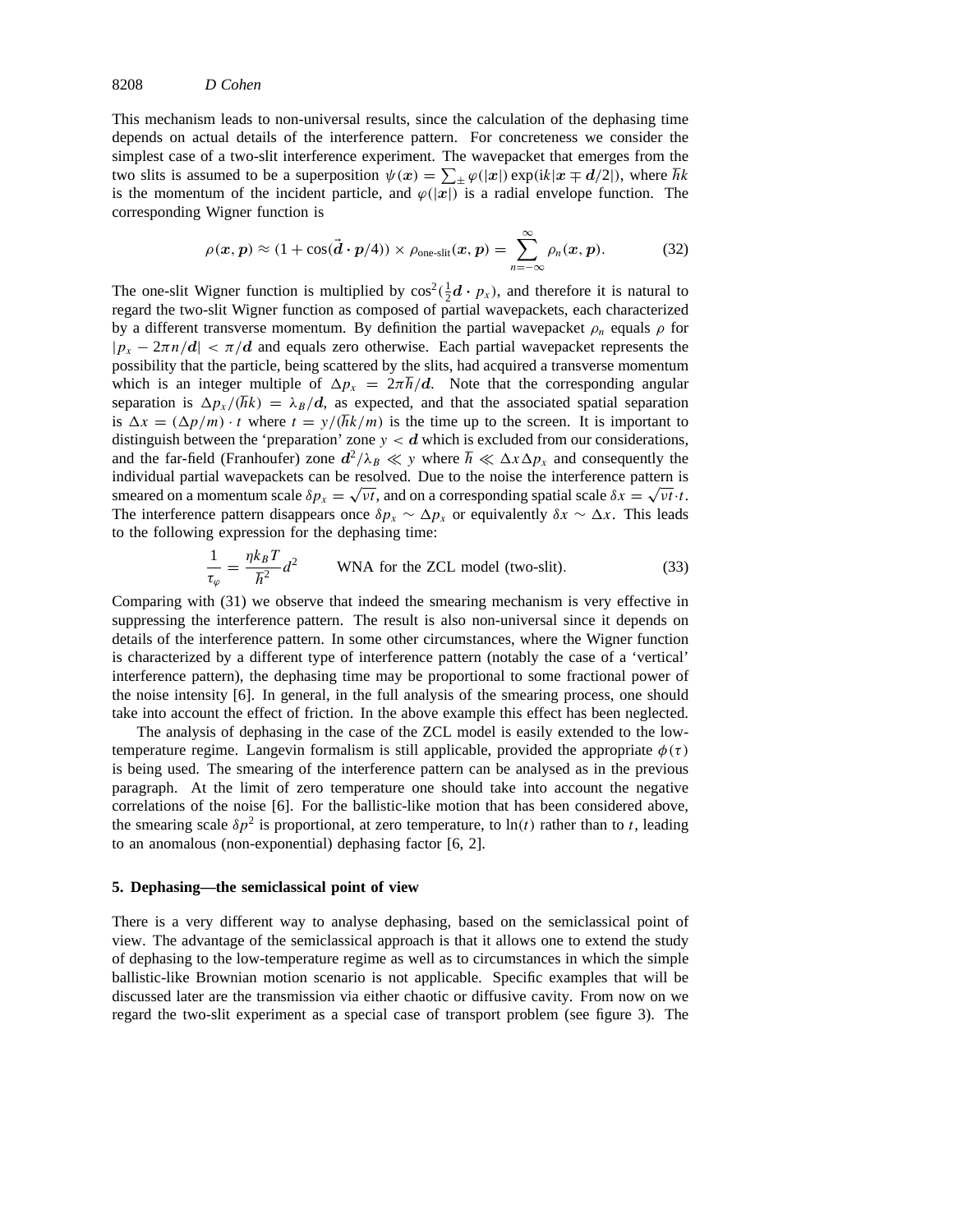

**Figure 3.** Various types of transport problems: (*a*) ballistic transport as in the two-slit experiment; (*b*) transport via a chaotic cavity; (*c*) transport via diffusive cavity, as in weak localization experiments. One should consider also the case of ergodic motion via a diffusive cavity (not plotted).

probability of crossing the obstacle, or more generally being transmitted via some cavity, can be written as a (double) sum over classical trajectories. Thus,

$$
\sum_{ab} A_a A_b^* \exp\left(i\frac{S[x_a] - S[x_b]}{\hbar} + i\frac{S_F[x_a, x_b]}{\hbar} - \frac{S_N[x_a, x_b]}{\hbar^2}\right)
$$
(34)

where  $S[x_a]$  is the classical action for the classical trajectory  $x_a$ , and  $A_a$  is the corresponding classical amplitude. Each pair *a* and *b* of classical trajectories constitutes a stationary-phase point of the exact path-integral expression. However, the notation is somewhat misleading since once the friction functional is switched on,  $a$  and  $b$  can no longer be considered independent indexes. In particular, strictly speaking, the diagonal terms are no longer truly diagonal. However, here comes a very important observation. In the case of the DLD model, assuming that  $x_a$  and  $x_b$  are well separated with respect to the microscopic scale  $\ell$ , one has  $S_F[x_a, x_b] = 0$ . Thus we conclude that friction has no effect on the interference part of the sum (34), in consistency with our discussion of the scattering mechanism in the previous section. On the other hand, friction will have an effect on the diagonal terms of the sum, as required by the correspondence principle. It should be emphasized that in the case of the ZCL model, friction may have a non-negligible effect also on the interference terms, again in consistency with our discussion of the smearing mechanism.

The suppression of an off-diagonal term in (34) is given by the dephasing factor  $\exp(-S_N[x_a, x_b]/\hbar^2)$ . Using the definitions of appendix D it is possible to transform expression (21) into an integral over the Fourier components of the motion involved. Consequently, in most cases of interest, the dephasing factor can be cast into the form  $\exp(-t/\tau_{\varphi})$ , where

$$
\frac{1}{\tau_{\varphi}} = \frac{1}{\hbar^2} \int_0^{\infty} g(k) \, dk \int_0^{\infty} \frac{d\omega}{\pi} \phi(\omega) P(k, \omega). \tag{35}
$$

The domain of integration is illustrated in figure 4. The power spectrum  $P(k, \omega)$  of the motion is calculated in appendix C for ballistic, chaotic and diffusive motion. Various results that can be derived by using the above expression will be presented in later sections.

One should be very careful in the physical interpretation of  $exp(-t/\tau_{\varphi})$ . If we have two unrelated trajectories *a* and *b*, and we also have static disorder, then we will have 'statistical' dephasing that reflects the effect of averaging over realizations of the disorder. Consider for example a two-slit experiment: the interference pattern on the screen will be distorted for any particular realization of a static disorder, and will be washed away completely upon averaging over different realizations. This mechanism is non-effective if *a*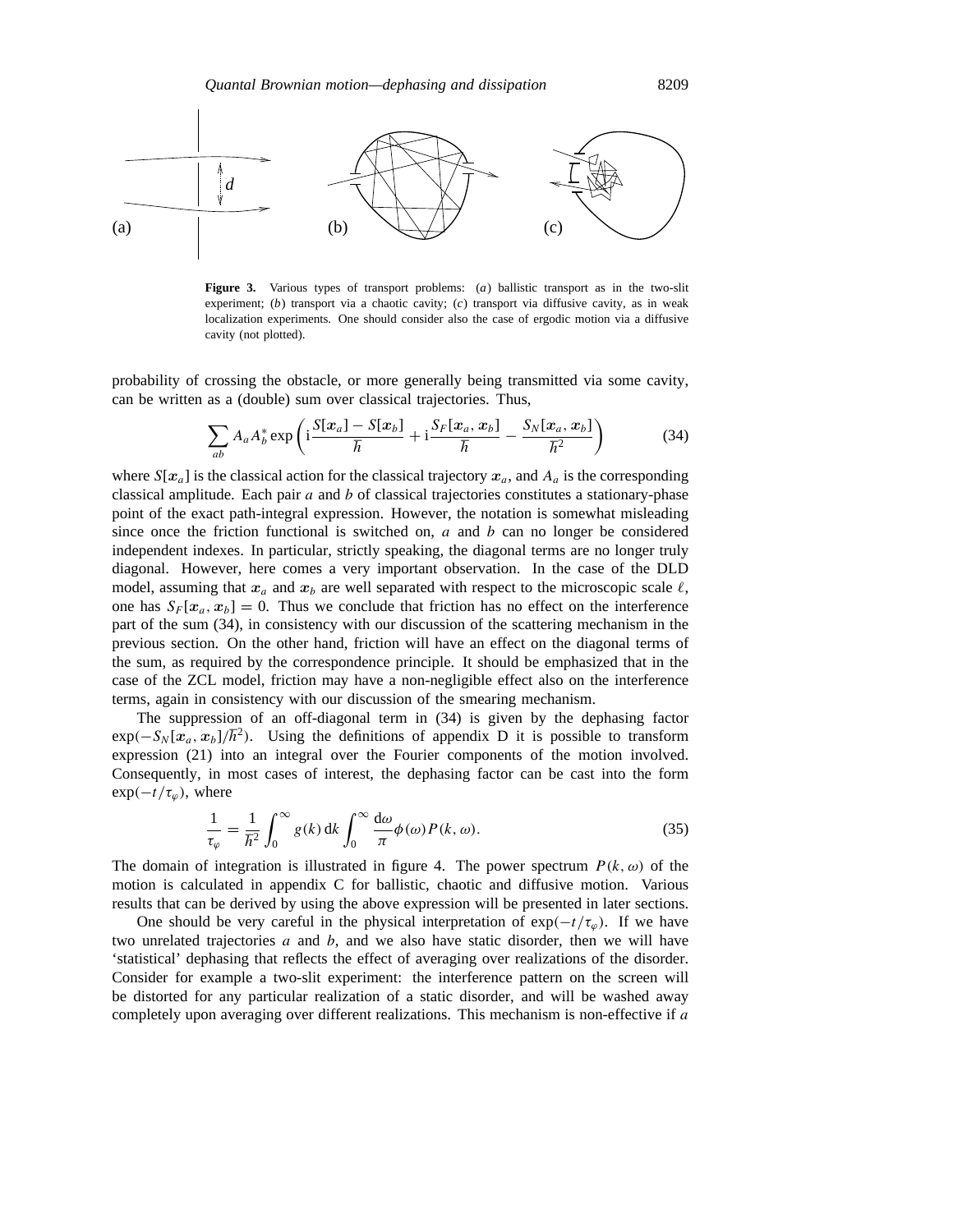

**Figure 4.** The  $(k, \omega)$  plane. Left plot: the shaded regions indicate those environmental modes that are effective in the dephasing process. The darker region indicates a possible excess contribution due to ZPF. The curve  $Dk^2$  illustrates the frequency-span of  $P(k, \omega)$ . Right plot: the power spectrum of an ergodic motion via a diffusive cavity is concentrated under the plotted curves. See further details in appendix D.

and *b* are related by time reversal, for which static disorder gives  $S_N[x_a, x_b] = 0$ . However, some suppression is also expected in the latter case, via the classical-like amplitudes  $|A_a|^2$ . In the case of a dynamical environment the role of elastic scattering is taken by inelastic scattering events. Therefore we have genuine dephasing, irrespective of whether *a* and *b* are related by time reversal. In some typical circumstances, the dephasing factor can be re-interpreted as imparting the probability of 'leaving a trace' in the environment (see appendix C). We take now the limit of zero temperature. Assuming for simplicity that *a* and *b* are related by time reversal, it follows from the definition of the influence functional that  $\exp(-S_N[x_a, x_b]/\hbar^2)$  can be interpreted as the probability of exciting at least one of the oscillators along the way.

Up to now we have encountered, depending on the physical circumstances, two possible interpretations for the dephasing factor. The 'statistical' interpretation holds in the case of static disorder, while the 'leaving-trace' interpretation holds in typical cases of a dynamical environment. Let us keep  $T = 0$  and take the limit  $E \rightarrow 0$ , where *E* is the available energy of the particle. In order to make the following argument more illuminating, one may assume that the particle has a small but finite kinetic energy *E*, and that all the oscillators have relatively large frequencies, such that  $E \ll \omega_{\alpha}$ . Consequently, all the scattering events are elastic. On the other hand  $1/\tau_{\varphi}$  has a non-vanishing value, which implies that the offdiagonal terms are being suppressed. Obviously, the 'leaving-trace' interpretation of the dephasing factor no longer holds. One wonders whether  $\exp(-S_N/\hbar^2)$  acquires, under such circumstances, a somewhat different physical meaning, as in the case of static disorder. Maybe it now has the probability of being scattered elastically (rather than inelastically) along the way, thus leading to dephasing of the 'statistical' type. A perturbative treatment of the scattering process leads to the conclusion that the probability of being elastically scattered by a zero-temperature oscillator is proportional to  $c_{\alpha}^4$ . This is because the elastic scattering off an oscillator involves a second-order process of virtual emission followed by absorption of a quanta  $\hbar \omega_\alpha$ . At the same time  $S_N[x_\alpha, x_\beta]$  is proportional to  $c_\alpha^2$  to leading order. Therefore,  $\exp(-S_N/\hbar^2)$  cannot have the desired physical significance. We therefore must conclude that something goes wrong with the present semiclassical approach once a low-energy particle is concerned. We shall return to this point later on.

# **6. Dephasing at high temperatures**

As a first step in the application of the semiclassical approach, it is interesting to recover results (31) and (33) for the dephasing rate. These results hold at high temperatures, such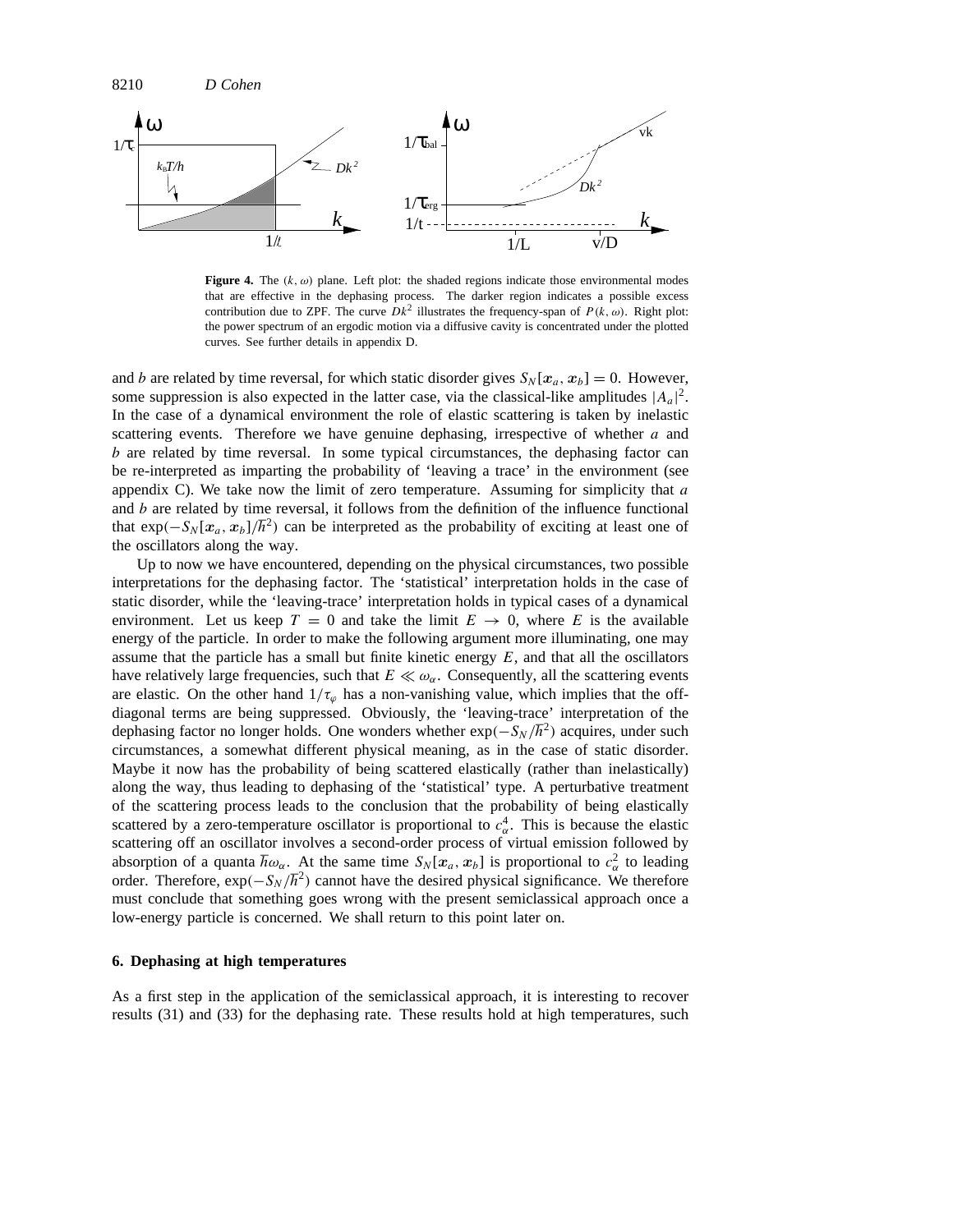that the WNA is applicable. The noise functional in such circumstances takes the following simple form

$$
S_N[r] = 2\eta k_B T \int_0^t [w(0) - w(r(t'))] dt'
$$
\n(36)

where  $r = x_a - x_b$ . If the two trajectories are well separated with respect to the microscopic scale  $\ell$ , then one indeed recovers the universal result (31). Recall that  $w(0) \equiv \ell^2$ . At the other extreme limit  $\ell \to \infty$ , that corresponds to the ZCL model, one obtains

$$
S_N[r] = 2\eta k_B T \int_0^t r(t')^2 dt' \equiv 2\eta k_B T r_\perp^2 \cdot t. \tag{37}
$$

In the case of the two-slit experiment,  $r \sim d$ , and one recovers (33). Obviously, it is not a universal result. For example, if the separation between the two trajectories grows linearly, then the dephasing time will be proportional to  $1/T^{1/3}$  rather than to  $1/T$ .

The generalized DLD model with  $-2 < \sigma < 0$ , requires special care since  $w(0)$ diverges. We are still considering high temperatures, such that the WNA is applicable. Using the notations of appendix D, expression (36) can be cast into the form

$$
S_N[r] = vt \int w(r)P(r) dr = vt \int_0^\infty g(k) dk P(k).
$$
 (38)

The latter expression converges for any  $-2 < \sigma$ . In the ZCL limit, where  $\ell$  is much larger than the average transverse distance between the trajectories, one may use the small*k* approximation of appendix D, and then (37) is recovered. In the DLD case, where  $\ell$ is very small scale, the integration should be split into the domains  $k < k_{\perp}$  and  $k > k_{\perp}$ . The wavenumber  $k_{\perp} \equiv 1/r_{\perp}$  is associated with the transverse distance  $r_{\perp}$  between the two trajectories. Thus,

$$
r_{\perp} \approx \begin{cases} d & \text{for ballistic motion } t < \tau_{\text{bal}} \\ \sqrt{Dt} & \text{for diffusive motion } \tau_{\text{bal}} < t < \tau_{\text{erg}} \\ L & \text{for ergodic motion } \tau_{\text{erg}} < t. \end{cases} \tag{39}
$$

Note that ergodic motion refers to either chaotic or diffusive trajectories with *τ*erg *< t*. Again we use the notation of appendix D. For  $0 < \sigma$  the integration is dominated by the upper cut-off  $k \sim 1/\ell$ . One then recovers the standard result (31). On the other hand, for  $-2 < \sigma < 0$ , the integration is dominated by the  $k \sim k_{\perp}$  modes. The wavelength of these modes is like the transverse distance between the trajectories. One obtains then

$$
S_N[r] = 2\eta k_B T \ell^2 \left(\frac{\ell}{r_\perp}\right)^\sigma \cdot t \qquad \text{WNA for } -2 < \sigma < 0. \tag{40}
$$

For non-ergodic diffusive motion *r*<sup>⊥</sup> depends on *t* and therefore the dephasing factor is of the type  $\exp(-(t/\tau_{\varphi})^{(2-\sigma)/2})$ . In all other cases we have a simple exponential dephasing factor.

Obviously (38) is a special case of the general formula (35). Note that (35) should be multiplied by  $\hbar^2 t$  in order to become a proper expression for  $S_N$ . By comparing (35) to (38) one can reveal the actual condition for the validity of the WNA. Within the interval  $0 < k < 1/\ell$ , the power spectrum of the motion occupies a frequency range  $\omega < \omega_{\text{cl}}$ , where the effective cut-off is

$$
\omega_{\text{cl}} = \begin{cases} v/\ell & \text{if } k = 1/\ell \text{ is located within the ballistic regime} \\ D/\ell^2 & \text{if } k = 1/\ell \text{ is located within the diffusive regime.} \end{cases} \tag{41}
$$

As long as  $\omega_{\rm cl} < k_B T / \hbar$  one can use the WNA in estimating the integral in (35). One observes that under such circumstances (35) reduces, after multiplication by  $\hbar^2 t$ , to (38).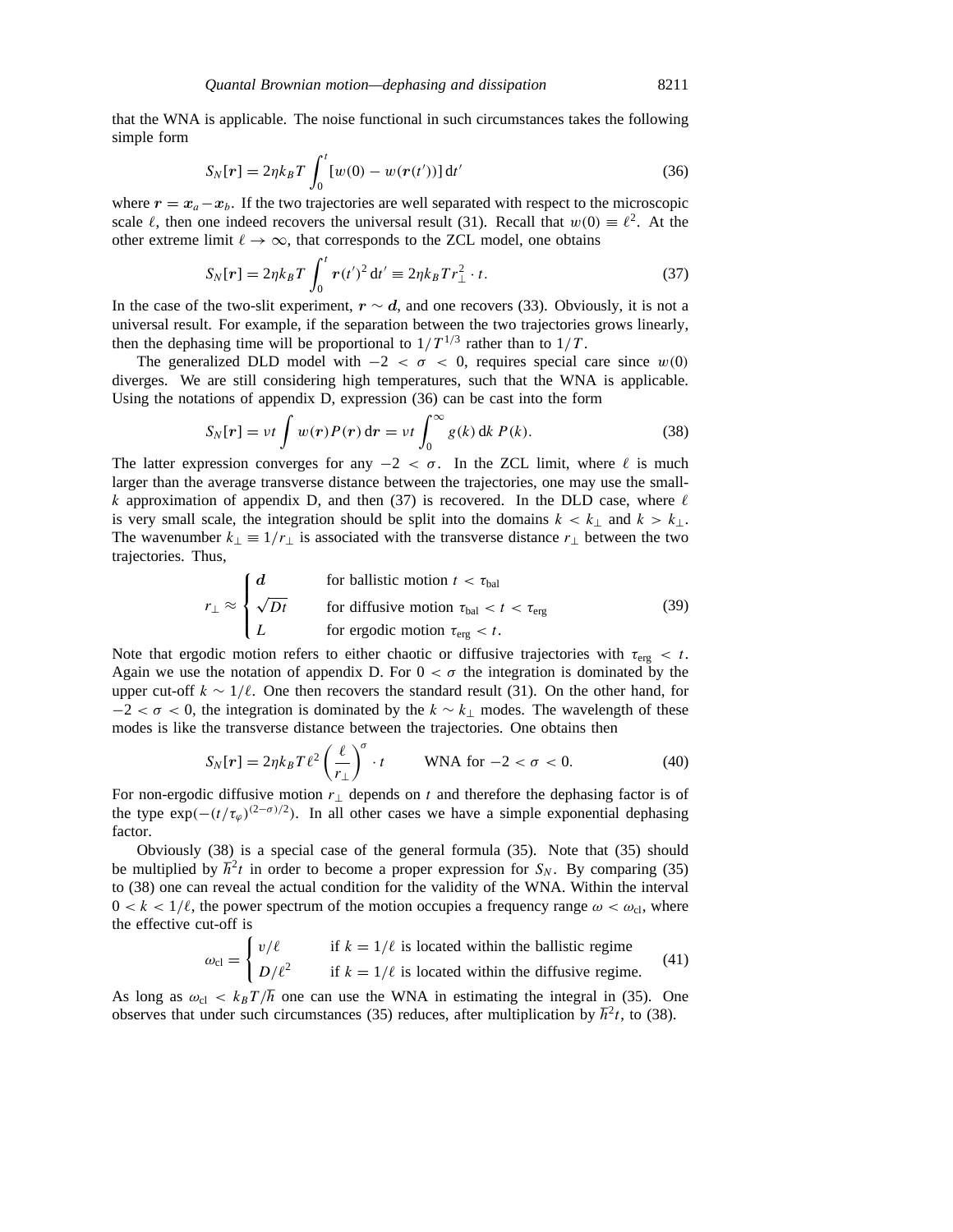### **7. Dephasing at zero temperatures**

As the temperature becomes low, such that  $k_B T / \hbar < \omega_{\rm cl}$ , the dephasing rate becomes larger than the value which is predicted by the WNA. This is due to the ZPF in the frequency zone  $k_B T / \hbar < \omega$ . The temperature becomes effectively zero if  $k_B T / \hbar < 1/t$ . Time longer than *t* is required in order to resolve such low temperatures. One can then use the zero temperature limit of  $\phi(\tau)$  for which  $\phi(\omega) = \hbar \eta \omega$ . This power spectrum corresponds to the ZPF of the environmental modes.

For either ballistic or chaotic motion, The integral (35) is dominated by *(k, ω)* modes that are concentrated below the curve  $\omega = v k$ . One obtains

$$
\frac{1}{\tau_{\varphi}} \approx \frac{C}{(1+\sigma)\pi} \times \frac{1}{\hbar} \eta \ell v
$$
 for ballistic or chaotic motion. (42)

Similarly, for diffusive motion the integral is dominated by  $(k, \omega)$  modes that are concentrated below the curve  $\omega = Dk^2$ . One obtains

$$
\frac{1}{\tau_{\varphi}} = \frac{C}{(2+\sigma)\pi} \ln\left(1 + \left(\frac{\ell v}{D}\right)^4\right) \times \frac{1}{\hbar}\eta D \qquad \text{for diffusive motion.} \tag{43}
$$

In both cases most of the contribution comes from modes with large wavenumber, namely  $k \sim 1/\ell$ .

The validity of the present semiclassical approach, which is based on the stationary-phase approximation is limited. Common wisdom [9] is that the applicability of the semiclassical approach is restricted to circumstances in which the energy transfer between the particle and the environment is much smaller than the particle's available energy. Technically, this is equivalent to the assumption of uncoupled wave equations*†*. The *coupled* wave equations for the particle oscillators system can be *uncoupled* provided certain conditions are satisfied. Then we can treat the particle as moving with constant velocity  $v$  and solve for the oscillators. It turns out that this reduction requires the assumption of small-energy transfer. Therefore, one should anticipate problems once oscillators with  $\omega_{\alpha}$  larger than *E* are involved. In the latter case, there is no justification for thinking of the particle as decoupled from the bath, moving with some constant velocity, capable of exciting oscillators along the way. Therefore the corresponding factor  $\exp(-S_N/\hbar^2)$  loses its physical significance. From the above it follows that a reasonable condition for the validity of our semiclassical approach is

$$
\hbar\omega_{\rm cl} < E \qquad \text{definition of large energy.} \tag{44}
$$

On physical grounds this is the condition for being able to leave a trace 'along the way'. The semiclassical significance of this condition can be further illuminated. For ballisticlike motion it is equivalent to the condition of small momentum transfer  $\hbar/\ell < p$ . This is precisely the condition for the applicability of the semiclassical methods for the scattering of the particle by the oscillators. More generally, one can define a quantum mechanical version of  $P(k, \omega)$  as the FT of the correlator of the Heisenberg picture operator  $exp(ikx(t))$ . The quantal  $P(k, \omega)$  coincides with the classical  $P(k, \omega)$  only for  $\omega < E/\hbar$ . Larger classical frequencies are not supported by the effectively banded energy spectrum. Our practical conclusion is that the contribution of ZPF should be included if non-thermal motion with large energy is concerned. It should be excluded in case of thermal motion with  $E \sim k_B T$ .

*<sup>†</sup>* I thank Uzy Smilansky for pointing out this observation.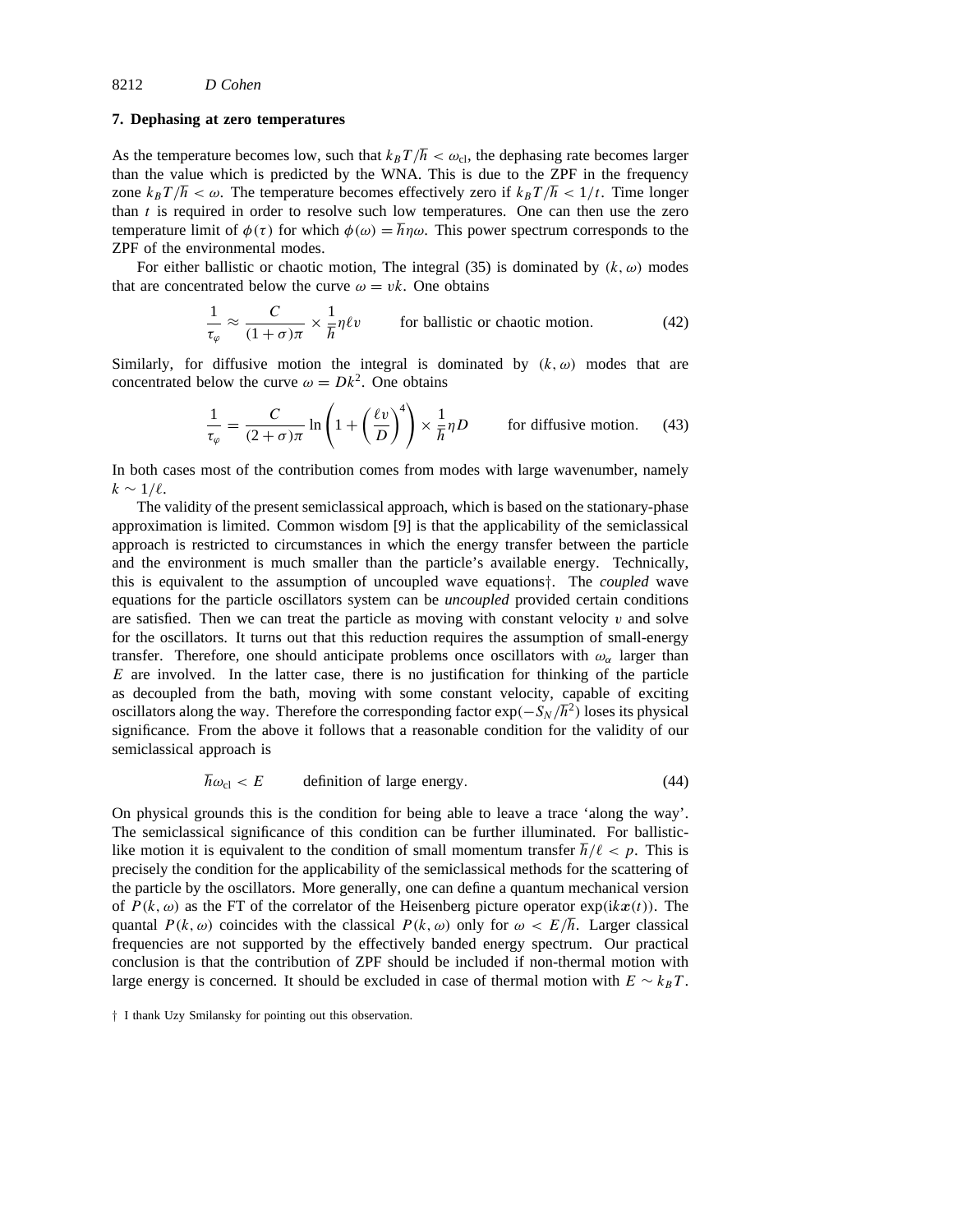### **8. Dephasing due to thermal noise**

The possible contribution of ZPF to the dephasing has been discussed in the previous section. Now we are interested in the the thermal noise contribution (TNC). The TNC can be calculated using (35) with  $\phi(\omega)$  replaced by  $\phi_T(\omega)$ . See (23) for the definition of the latter. As the temperatures are raised various regimes are encountered:

extremely low temperatures

\n
$$
\Leftrightarrow \qquad \frac{1}{t} < k_B T/\hbar < \frac{1}{\tau_{\perp}}
$$
\nlow temperatures

\n
$$
\Leftrightarrow \qquad \frac{1}{\tau_{\perp}} < k_B T/\hbar < \omega_{\text{cl}} \qquad (45)
$$
\nhigh temperatures

\n
$$
\Leftrightarrow \qquad \omega_{\text{cl}} < k_B T/\hbar.
$$

The timescale  $\tau_{\perp}$  corresponds to the transverse distance  $r_{\perp}$  of (39). It equals  $d/v$  for ballistic motion, and  $\tau_{\text{erg}}$  for ergodic motion. In case of non-ergodic diffusive motion, where  $\tau_{\perp} = t$ , the extremely low temperature regime is absent. At high temperatures we can use the WNA as discussed in previous sections. The low and the extremely low temperature regimes are discussed in the next two paragraphs.

When considering *extremely low* temperatures it is useful to define the critical exponent  $\sigma_c = 1$  for ballistic motion, and  $\sigma_c = 2$  for diffusive motion. If  $\sigma < \sigma_c$  the integration in (35) is dominated by *k* ∼ *k*<sup>⊥</sup> and one obtains the result

$$
\frac{1}{\tau_{\varphi}} = C' \frac{2\eta k_B T}{\hbar^2} \ell^2 \times \left(\frac{\ell}{r_{\perp}}\right)^{\sigma} \times \left(\frac{k_B T/\hbar}{1/\tau_{\perp}}\right). \tag{46}
$$

For  $\sigma_c < \sigma$  the integration is dominated by  $k \sim 1/\ell$  and one obtains the result

$$
\frac{1}{\tau_{\varphi}} = C' \frac{2\eta k_B T}{\hbar^2} \ell^2 \times \left(\frac{k_B T/\hbar}{\omega_{\rm cl}}\right). \tag{47}
$$

In the formulae above  $C<sup>'</sup>$  is a numerical factor of order unity. Note that in both cases, disregarding the possible contribution of ZPF, the dephasing rate is proportional to  $T<sup>2</sup>$ . This should be contrasted with the high-temperature behaviour where, disregarding the special case of non-ergodic diffusive motion, the dephasing rate is proportional to *T* .

At *low* (but not extremely low) temperatures it is useful to define a temperaturedependent wavenumber as follows:

$$
k_T = \begin{cases} (k_B T / \hbar v) & \text{in the ballistic regime} \\ (k_B T / \hbar D)^{1/2} & \text{in the diffusive regime.} \end{cases}
$$
 (48)

For  $\sigma$  < 0 the integration in (35) is dominated by  $k \sim k_{\perp}$ , and one can use the WNA result (40). Thus, for  $\sigma < 0$ , in the absence of ZPF contribution, we can trust the WNA at both high and low temperatures, and an actual crossover is expected only when extremely low temperatures are involved. For  $0 < \sigma$  the integration is dominated by  $k \sim k_T$ , and one obtains the result

$$
\frac{1}{\tau_{\varphi}} = C' \frac{2\eta k_B T}{\hbar^2} \ell^2 \times (\ell k_T)^{\sigma}.
$$
\n(49)

If  $\sigma_c < \sigma$ , the integration is dominated by  $k \sim 1/\ell$ , and one again obtains (47). Thus, for  $0 < \sigma < \sigma_c$ , there is a non-trivial low-temperature regime where the TNC to the dephasing rate is proportional to a non-universal power of *T* . Below this intermediate-temperature regime the TNC is proportional to  $T^2$ . Above this intermediate-temperature regime we can trust the WNA and the dephasing rate is proportional to *T* .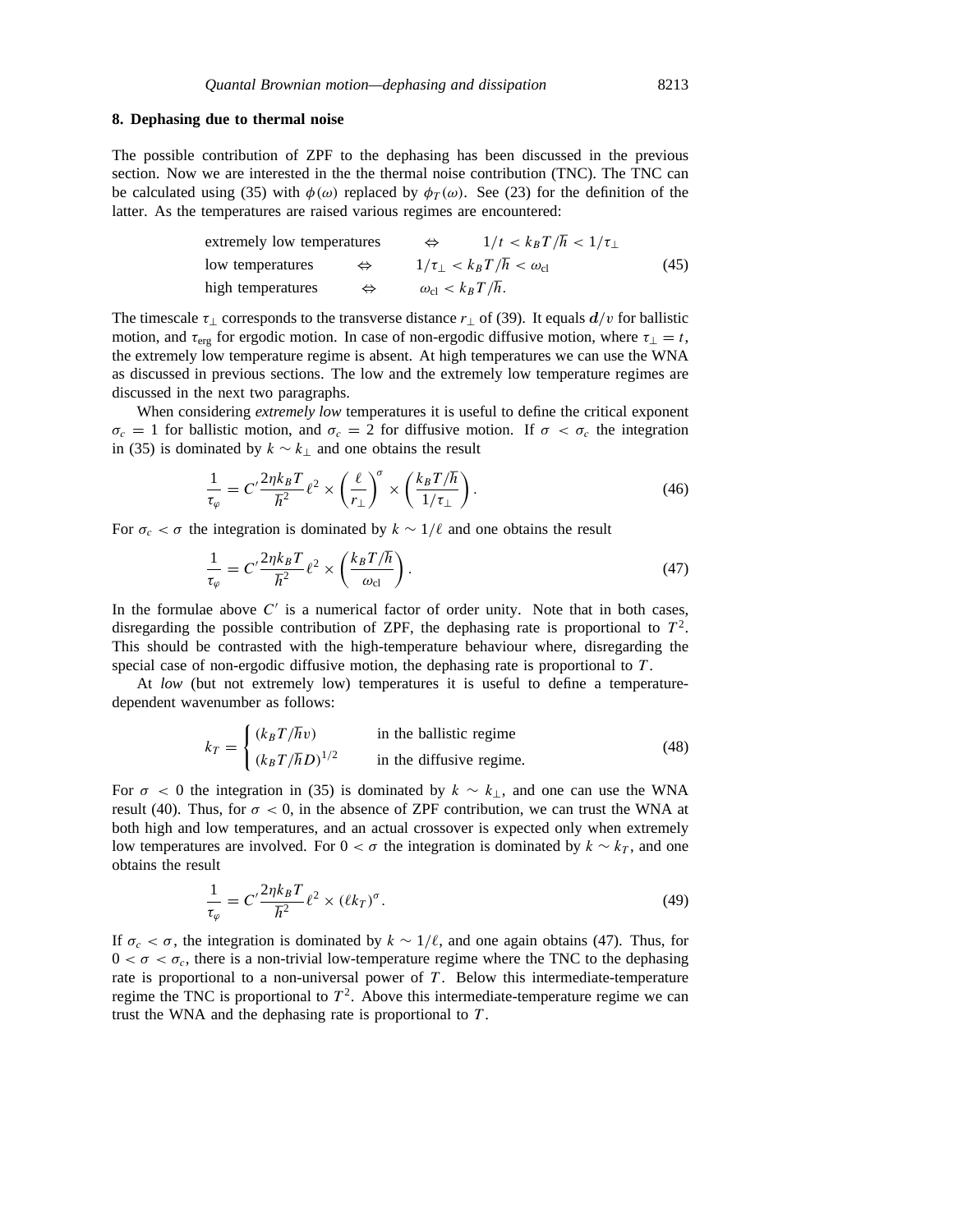# **9. Manifestation of effective static disorder**

We shall consider in this section quantal Brownian motion in 2 *< d* dimensions, that is described by the DLD model with short range spatial correlations. For concreteness let us assume that the fluctuations of the effective stochastic potential satisfy

$$
\langle \mathcal{U}(\mathbf{x}'',t'')\mathcal{U}(\mathbf{x}',t')\rangle = \phi(t''-t')\cdot \ell^2 \exp\left(-\frac{1}{2}\left(\frac{\mathbf{x}''-\mathbf{x}'}{\ell}\right)^2\right). \tag{50}
$$

If we are interested in the dynamics over a *finite* time interval *t*, then obviously all the Fourier components in the frequency regime  $|\omega|$  <  $1/t$  will have the same effect as static disorder. Let us denote by  $\mathcal{U}(x, t)$  the 'static' component of the effective stochastic potential. The variance of  $\bar{U}$  is determined by the product  $\phi(\omega = 0) \cdot (1/t)$ . Recall that  $\phi(\omega = 0) \equiv \nu$ . Consequently we have

$$
\langle \bar{\mathcal{U}}(\mathbf{x}'',t'')\bar{\mathcal{U}}(\mathbf{x}',t')\rangle = W^2 \exp\left(-\frac{1}{2}\left(\frac{\mathbf{x}''-\mathbf{x}'}{\ell}\right)^2\right) \tag{51}
$$

where  $W^2 = v\ell^2/t$ . We would like to find out whether this effective static disorder will manifest itself. A similar question has been raised in [10]. One should not take for granted that the effect of low-frequency fluctuations is completely masked by the incoherent effect of the high-frequency modes.

The first obvious step is to calculate the 'statistical' dephasing rate due to the presence of the (effective) disorder. We can use (35) with the formal substitution  $\phi(\tau) = W^2/\ell^2$ , thus obtaining

$$
\frac{1}{\tau_{\varphi}^{0}} = \frac{1}{\hbar^{2}} \frac{W^{2}}{\ell^{2}} \int_{0}^{\infty} g(k) \, dk \, P(k, \omega = 0). \tag{52}
$$

For ballistic-like motion one obtains

$$
\frac{1}{\tau_{\varphi}^0} = \frac{1}{\hbar^2} W^2 \frac{\ell}{v} = \left(\frac{v\ell^3}{\hbar^2 v}\right) \cdot \frac{1}{t}.
$$
\n
$$
(53)
$$

In order to have a non-vanishing effect we should have  $\tau_{\varphi}^0 \ll t$ . This condition can be cast into the form  $\xi \ll vt$  where  $\xi = (\hbar v)^2/(\ell W^2)$  is the mean free path. Still another way to express this condition is  $\tau_{\varphi}^{WNA} \ll \ell/v$ , where  $\tau_{\varphi}^{WNA}$  is given by (31). On the other hand, the actual dephasing time should satisfy  $\ell/v < \tau_{\varphi}$ , otherwise coherent effects due to the scattering by the (effective) disordered potential will not manifest themselves. Thus, we come to the conclusion that the following condition should be satisfied in order to have manifestation of coherent effects due to scattering by the effective static disorder:

$$
\tau_{\varphi}^{\text{WNA}} \ll \frac{\ell}{v} \ll \tau_{\varphi}.\tag{54}
$$

Obviously, this condition can be satisfied only in the low-temperature regime.

### **10. Dephasing versus dissipation, concluding remarks**

It is quite striking that the friction coefficient  $\eta$  is not affected by quantum mechanical effects. Having the Boltzmann picture in mind it is not anticipated that all the quantum mechanical scattering events will conspire to give the classical result. Still, this conclusion follows from the FV formalism quite easily. In order to have a clear physical picture, let us consider the time evolution of a Gaussian wavepacket using either the propagator (26)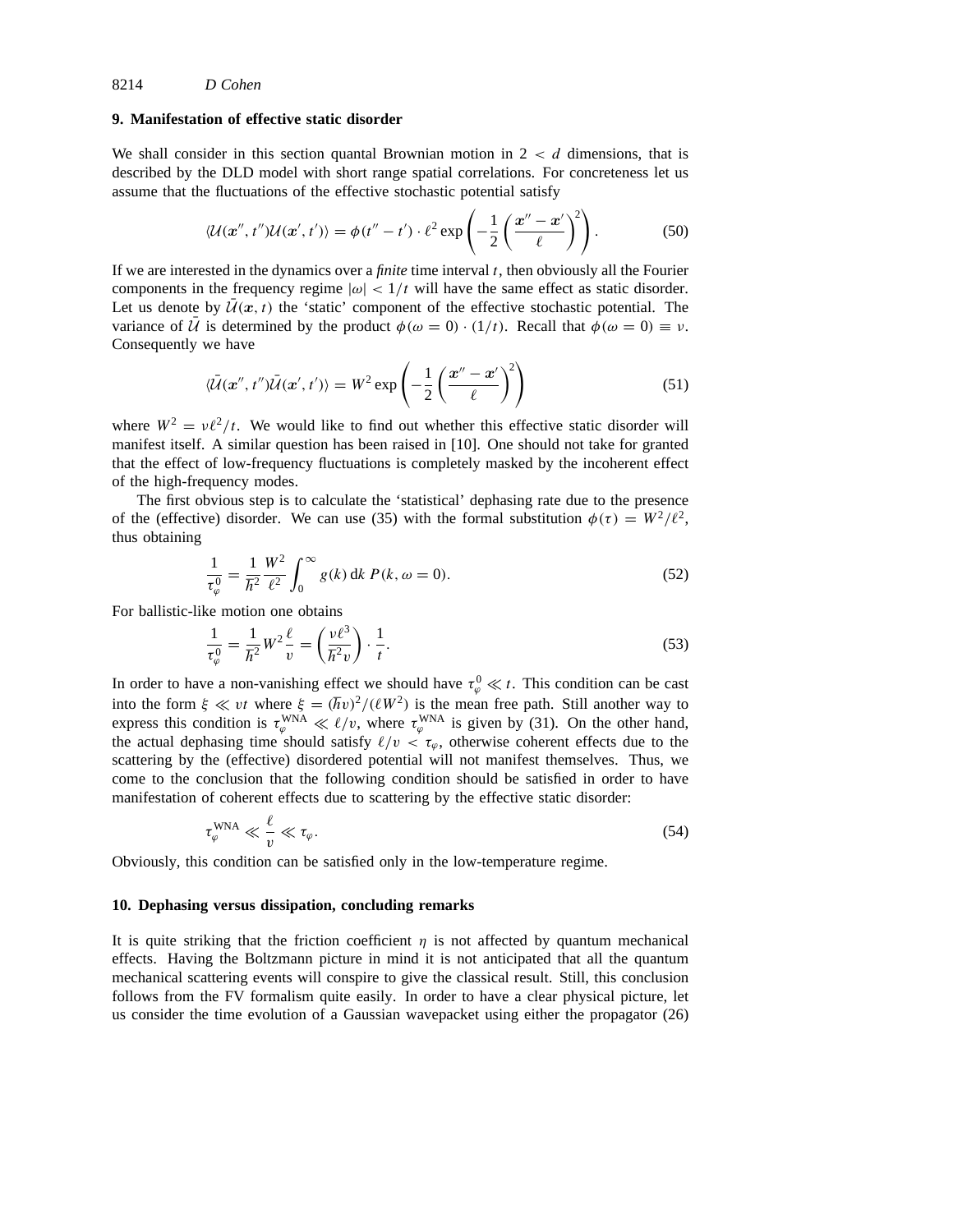or the equivalent master equation (27). Clearly, the dissipation rate  $dE/dt$  is the same as in the classical picture, with small transient corrections. Thus, also in the quantum mechanical picture, the damping process is characterized by the time constant  $\tau_n = (\eta/m)^{-1}$ .

Consider a ballistic-like motion with non-thermal energy, such that  $\hbar/\ell \ll p$ . Consequently the equivalent condition (44) is satisfied, and we can trust semiclassical considerations as far as dephasing is concerned. We can cast the universal WNA result (31) and the ZPF result (42) into the form

$$
\frac{1/\tau_{\varphi}}{1/\tau_{\eta}} \approx \begin{cases} (\ell/\lambda_T)^2 & \text{high-}T \text{ (universal)}\\ (\ell/\lambda_B) & \text{low-}T \end{cases} \tag{55}
$$

where  $\lambda_T$  is the thermal wavelength, and  $\lambda_B$  is the de Broglie wavelength. We see that for the above *non-thermal motion* the dephasing time is always shorter than the damping time. The dephasing rate is linear in *T* at high temperatures, and saturates at low temperatures.

For *thermal motion* the latter statement is no longer true. For the low-temperature regime the ZPF contribution should be excluded, and therefore the dephasing rate goes to zero, while the damping time remains finite. One should differentiate between various physical circumstances. At extremely low temperatures, assuming ergodic motion, the dephasing rate is proportional to  $T^2$ . At higher temperatures we can trust the WNA provided  $\sigma < 0$ . Otherwise, there is an intermediate low-temperature regime where the dephasing rate is proportional to a non-trivial power of *T* .

In this paper we have introduced a systematic derivation of a general formula for the dephasing rate, equation (35), that holds in all physical circumstances, including the ZCL limit. Expressions similar to equation (35), that incorporate integration over the  $(k, \omega)$ environmental modes, are encountered frequently in the literature, starting from the well known work in [11]. Whenever diffusive motion of electrons is concerned (see appendix E), our expressions agree with well known results [7]. However, most publications avoid a straightforward application of the FV formalism, and introduce at some stage heuristic considerations in order to obtain a convergent result. There is a 'zoo' of cut-offs that are introduced in performing the  $(k, \omega)$  integration, and some of them are questionable. For example, it is customary to take  $1/\tau_{\varphi}$  itself as a lower cut-off for the  $\omega$  integration. The upper cut-off is sometimes  $k_B T / \hbar$ , sometimes Fermi energy, sometimes the kinetic energy that corresponds to the drift velocity, sometimes the inelastic scattering rate, and so on. The role of Fermi statistics in the determination of the various cut-offs is usually left unclear. There are similar ambiguities in the determination of the the proper cut-offs for the *k* integration. Our derivation has led to a proper definition for the power spectrum of the motion, and has made it unnecessary to introduce *ad hoc* cut-offs into the calculations. Furthermore, in the analysis of dephasing at the limit of zero temperature, we were successful in reducing our considerations to the level of 'one-particle physics', thus avoiding a complicated discussion of the role played by the Pauli exclusion principle.

#### **Acknowledgments**

I thank Uzy Smilansky and Yoseph Imry for useful discussions. Some of the motivation for this work came following suggestions by Yuval Gefen. This research was supported by the Minerva Center for Nonlinear Physics of Complex Systems.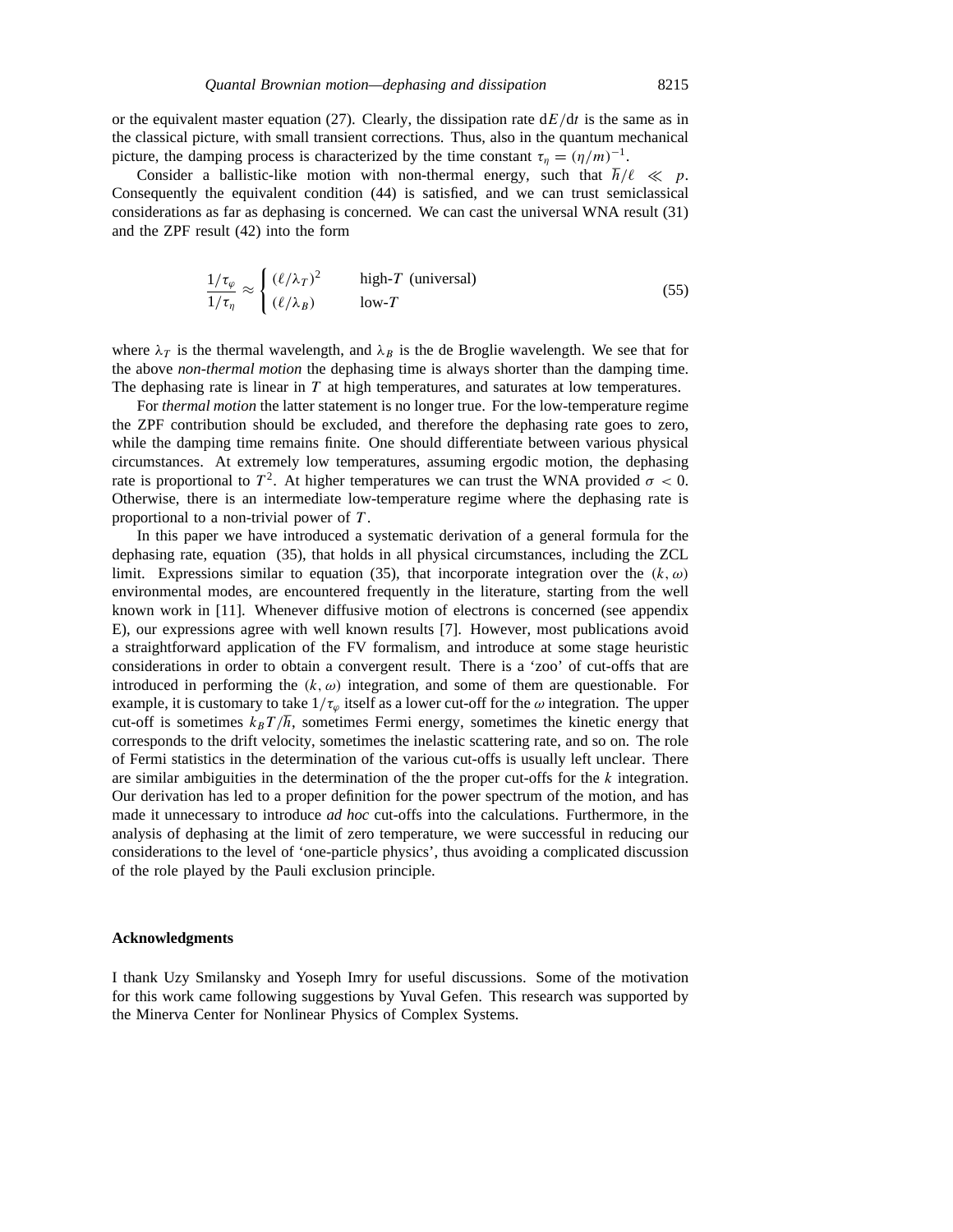# **Appendix A. Useful identity**

We first cite the well known identity

$$
\frac{1}{\sqrt{2\pi\delta t}}\exp\left(+\frac{\mathrm{i}}{2\delta t}(x-x_0)^2\right)=\left[1+\frac{\mathrm{i}}{2}\delta t\partial_x^2+\mathcal{O}(\delta t^2)\right]\delta(x-x_0).
$$

Both sides of this identity should be interpreted as kernels of operators. When applied to wavefunctions, the left-hand side corresponds to the free-motion propagator, and the second term in the right-hand side corresponds to the free-motion Hamiltonian. We shall explain now how to derive the following related identity:

$$
\frac{1}{2\pi\delta t} \exp\left(\frac{i}{\delta t}(R - R_0)(r - r_0) - i\eta \cdot (R - R_0)\right)
$$
  
= 
$$
[1 + i\delta t \partial_R \partial_r + \eta \delta t \partial_r + \mathcal{O}(\delta t^2)]\delta(R - R_0)\delta(r - r_0).
$$
 (A1)

Both sides of the latter identity should be interpreted as kernels of operators that operate on phase-space functions. We start the derivation by writing an equality that follows from the first identity via simple replacements:

$$
\frac{1}{\sqrt{2\pi\delta t}}\exp\left(\pm\frac{i}{2\delta t}\left(x_{\pm}\mp\frac{1}{2}\eta\delta t\right)^2\right)=\left[1+\frac{i}{2}\delta t\partial_{\pm}^2+\mathcal{O}(\delta t^2)\right]\delta\left(x_{\pm}\mp\frac{\eta}{\delta}t\right).
$$

Upon multiplication it follows that

$$
\frac{1}{\sqrt{2\pi\delta t}} \exp\left(\pm\frac{i}{2\delta t}(x_+^2 - x_-^2) - i\frac{1}{2}\eta(x_+ + x_-)\right)
$$

$$
= \left[1 + \frac{i}{2}\delta t \partial_+^2\right] \left(\delta(x_+) - \frac{1}{2}\eta\delta t \delta'(x_+)\right)
$$

$$
\cdot \left[1 - \frac{i}{2}\delta t \partial_-^2\right] \left(\delta(x_-) + \frac{1}{2}\eta\delta t \delta'(x_+)\right).
$$

Simplification of the right-hand side gives

$$
= \left[1 + \frac{\mathrm{i}}{2}\delta t(\partial_+^2 - \partial_-^2) + \frac{1}{2}\eta\delta t(\partial_+ - \partial_-) + \mathcal{O}(\delta t^2)\right]\delta(x_+)\delta(x_-).
$$

The replacements  $x_+ \to (x'' - x_0'')$  and  $x_- \to (x' - x_0')$ , followed by the transformation to the variables  $R = (x'' + x')/2$  and  $r = (x'' - x')$ , gives the desired result. Note that the derivation holds also in the case where  $\eta$  is replaced by some function of  $r$ .

### **Appendix B. Derivation of the master equation**

The Wigner function  $\rho(R, P)$  is the Fourier transform of the reduced-probability density matrix  $\rho(R, r)$  in the variable  $r \rightarrow P$ . The path-integral expression for the kernel  $K(R, r | R_0, r_0)$  is of the type  $\iint \mathcal{D}R\mathcal{D}r$  with obvious endpoint conditions, and its integrand is essentially the same as in (19). See [2] for more details. The infinitesimal-time kernel equates simply to the integrand of the path-integral expression, namely

$$
\mathcal{K}_{\delta t} = \exp\left(\frac{\mathrm{i}}{\delta t} \frac{m}{\hbar} (R - R_0)(r - r_0) + \mathrm{i} \frac{\eta}{m} w'(r) \cdot (R - R_0) - \delta t \frac{\nu}{\hbar^2} (w(0) - w(r))\right)
$$
  

$$
= \left[1 + \delta t \left(\mathrm{i} \frac{\hbar}{m} \partial_R \partial_r - \frac{\eta}{m} w'(r) \partial_r - \frac{\nu}{\hbar^2} (w(0) - w(r))\right) + \mathcal{O}(\delta t^2)\right]
$$
  

$$
\delta (R - R_0) \delta (r - r_0)
$$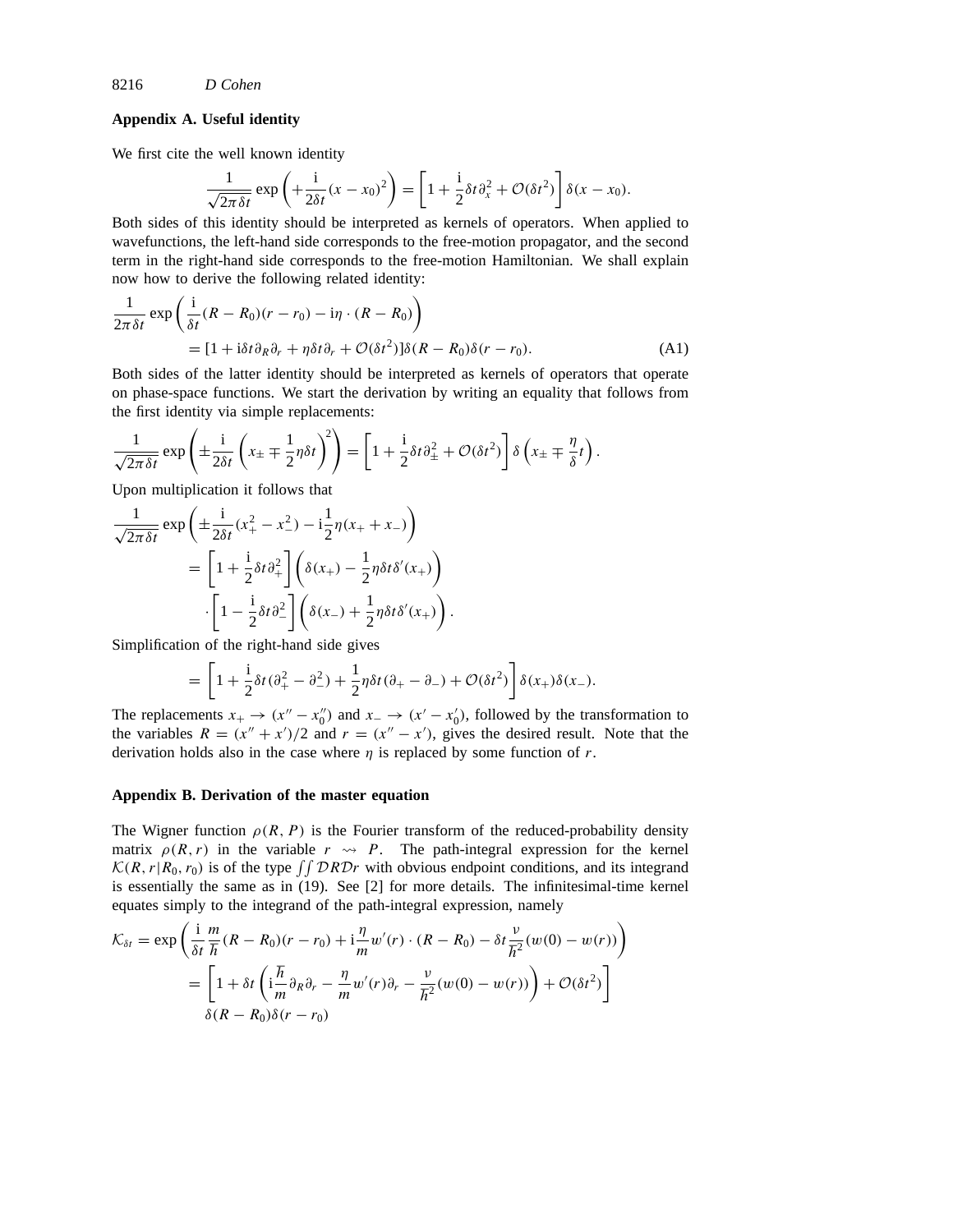where the second line is obtained by employing the identity of appendix A. Thus, to leading order, the kernel  $K_{\delta t}$  has the same effect as operating with a differential operator of the type  $1 + \delta t \mathcal{L}$ . Consequently, we find that  $\rho(R, r)$  satisfies a master equation of the form  $\partial \rho/\partial t = \mathcal{L}\rho$ . This master equation is easily transformed into the Wigner representation, where any derivative  $\partial_r$  is replaced by multiplication with i $P/\hbar$ . Similarly, any multiplication by a (real symmetric) function  $\tilde{G}(r)$  is transformed into a convolution with a (real symmetric) kernel  $G(P - P')$ . For the convolution  $\int G(P - P')\rho(P') dP'$  we use the notation  $G \star \rho$ . A kernel  $G(P - P')$  and a function  $\tilde{G}(r)$  are related by a Fourier transform with the convention

$$
G(P - P') = \frac{1}{2\pi\hbar} \int_{-\infty}^{\infty} G(r) \cos\left(\frac{P - P'}{\hbar}r\right) dr.
$$

In the above expression we have modified the standard FT convention, by including the factor  $1/(2\pi\hbar)$ . This has been done in order to have properly normalized kernels, with the measure d*P* rather than  $dP/(2\pi\hbar)$ . Note also that the FT of  $w'(r)$  equals to the i $\hbar \partial_P$ derivative of the kernel  $G_F$  that corresponds to the real symmetric function  $w'(r)/r$ .

### **Appendix C. Dephasing and inelastic scattering**

Consider the interference contribution of two trajectories *a* and *b* that are related by time reversal. Assuming short range interaction with the environmental modes we can prove that dephasing is related to the probability for leaving a trace in the environment. This statement is true at any temperature. 'Short range interaction' means that  $0 < \sigma$  and that  $\ell$ is a small scale. 'Leaving a trace' means that at least one of the oscillators has changed its quantum-mechanical state. It follows that under such circumstances dephasing-rate is equal to the inelastic scattering rate.

Recall the definition of the influence functional. For simplicity we consider first a zero-temperature bath, meaning that all the bath-oscillators are initially in the ground state. These oscillators are driven by the motion of the particle. The excited states of the bath will be denoted by  $\{n_{\alpha}\}\$ . The evolution operator of a driven oscillator will be denoted by  $U_{\alpha}[x]$ .

$$
F[x_a, x_b] \equiv \sum_{\{n_\alpha\}} \langle \{n_\alpha\} | \prod_\alpha U_\alpha[x_b] | \{0\} \rangle \langle \{n_\alpha\} | \prod_\alpha U_\alpha[x_\alpha] | \{0\} \rangle^*.
$$

If *a* and *b* are related by time reversal, then one can consider only those oscillators that are located 'along the loop'. Each oscillator along the loop is characterized by its natural frequency  $\omega_{\alpha}$  and by the time  $t_{\alpha}$  at which  $x_a(t) \approx x_{\alpha}$ . Consequently we have the following expression for the influence functional:

$$
F[x_a, x_b] = \sum_{\{n_{\alpha}\}} e^{-i \sum_{\alpha} n_{\alpha} \omega_{\alpha} \cdot (2t_{\alpha} - t)} P(\{n_{\alpha}\}|\{0\})
$$
 (C1)

where the excitation probability is  $P(\lbrace n_{\alpha} \rbrace | \{0\}) \equiv \prod |\langle n_{\alpha} | U_{\alpha}[x_{\alpha}] | 0 \rangle|^2$ . We would like to argue that  $F[x_a, x_b] = P({0}|\{0\})$ . Indeed, the summation in (C1) contains *one-oscillator* excitations for which  $\sum n_{\alpha} = 1$ , *two-oscillator* excitations for which  $\sum n_{\alpha} = 2$  and so on. Let us consider all the one-oscillator excitations that involves  $\omega_{\alpha}$  in the range  $[\omega, \omega + \delta \omega]$ . Each of these excitations contributes the same  $P(\lbrace n_{\alpha} \rbrace | \lbrace 0 \rbrace)$ , but with a different phase factor  $\exp(i2\omega_{\alpha}t_{\alpha})$ . By construction of the DLD model (equation (12)), the summation over the phase factors will lead to a zero contribution. The meaning of 'zero contribution' is as follows: either we average over realizations of  $x_\alpha$ , or else we recall that the influence functional appears inside a path-integral expression. The summation over paths will have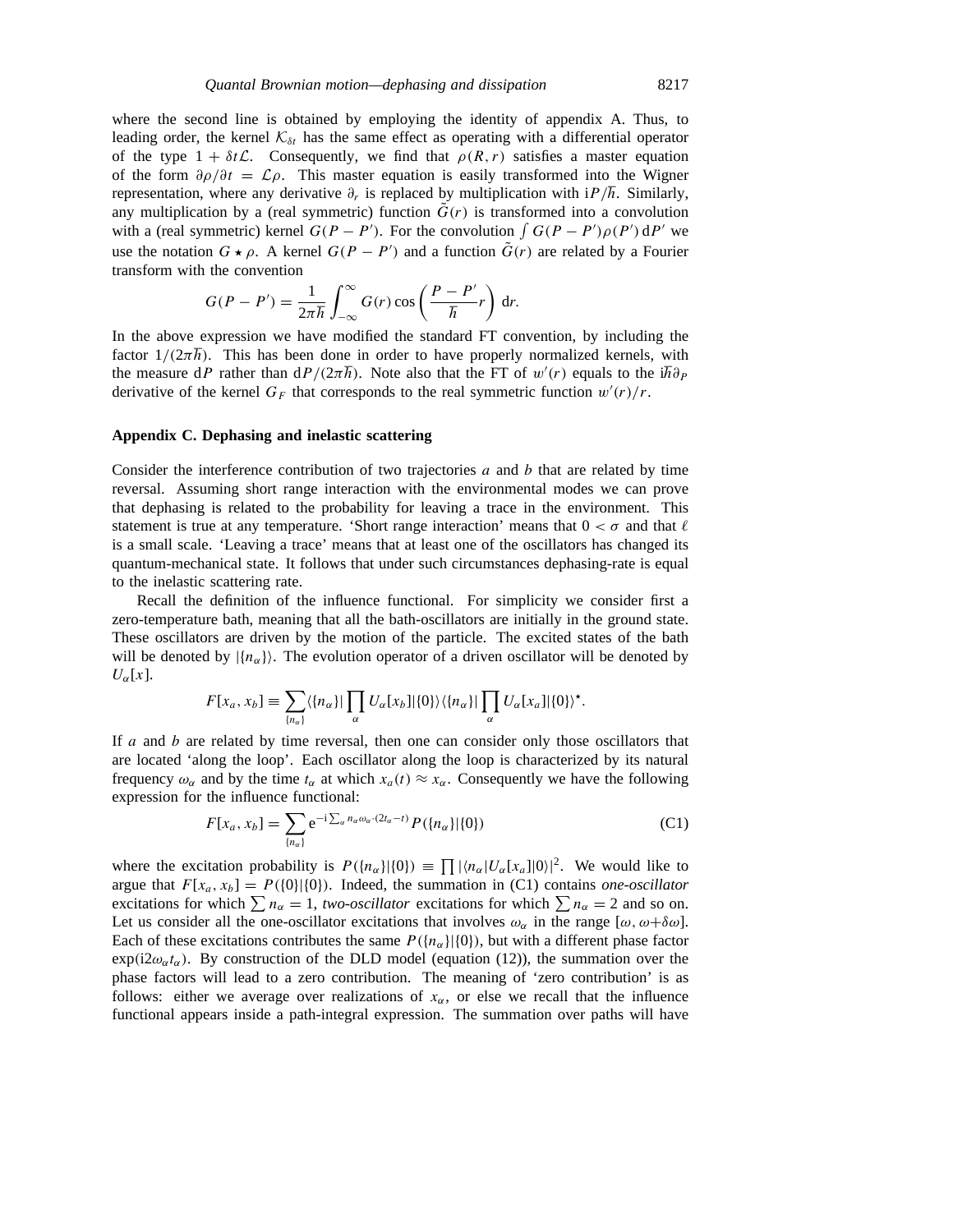the same effect like an averaging procedure, and therefore we will have indeed a 'zero contribution' in the mathematically-generalized sense. Similar argumentation applies to other subsets of excitations. If the bath is initially in thermal equilibrium, rather than in zero temperature, than the relation  $F[x_a, x_b] = P({0}||{0})$  can be generalized into

$$
F[x_a, x_b] = \exp(-S_N[x_a, x_b]/\hbar^2) = P \text{ (leaving no trace).}
$$
 (C2)

In order to prove the latter statement one should use the same procedure as above with  $|\{0\}\rangle$ replaced by some arbitrary initial preparation  $|{n_{\alpha}^0}\rangle$ . Then the result should be thermally averaged.

#### **Appendix D. Statistical characterization of the trajectories**

Having a pair *a* and *b* of trajectories, we can define the function

$$
P_{ab}(\mathbf{r},\tau) = \langle \delta(\mathbf{r} - (\mathbf{x}_a(t' + \tau) - \mathbf{x}_b(t'))) \rangle \tag{D1}
$$

where the average is over  $t'$  within the time interval  $[0, t]$  which is considered. We shall use the notations  $P_{aa} = P_{\parallel}$  and  $P_{ab} = P_{\perp}$  for  $a \neq b$ . It is also useful to define the functions

$$
P(r, \tau) \equiv P_{\parallel}(r, \tau) - P_{\perp}(r, \tau)
$$
  
\n
$$
P(r) \equiv P(r, 0).
$$
 (D2)

The FT of  $P(r)$  will be denoted by  $P(k)$ , and the double FT of  $P(r, \tau)$  will be denoted by  $P(k, \omega)$ . The above functions all appear within integrals where 'isotropic' integration over *r* or *k* is being performed. Therefore it is convenient to average all these functions over all orientations, and so to have functions that depend on either  $r = |r|$  or  $k = |k|$  respectively. A useful notation is  $\text{Cos}(r) \equiv \langle \text{cos}(\Omega \cdot r) \rangle$ , where the average is over the orientation of the unit vector Ω. The function  $Cos(r)$  depends only on |r|. It equals  $cos(r)$  in one dimension, regular Bessel function  $\mathcal{J}_0(r)$  in two dimensions, and sinc $(r)$  in three dimensions.

We shall distinguish now between *ballistic* trajectories as in figure 3(*a*), *chaotic* trajectories as in figure  $3(b)$ , and *diffusive* trajectories as in figure  $3(c)$ . We can also add to this list the case of diffusive trajectories that cover ergodically the whole available space. In case of a ballistic trajectory  $P_{\parallel}(r, \tau) = \delta(r - \bar{r})$ , leading to  $P_{\parallel}(k, \tau) = \cos(k\bar{r})$ , where  $\bar{r} = v\tau$ . Similar expressions hold for  $P_{\perp}$ , where  $\bar{r} \approx (d^2 + (v\tau)^2)^{-1/2}$ , and *d* is the transverse distance between the slits. For a chaotic trajectory  $P_{\parallel}(r, \tau)$  starts as in the ballistic case, while  $P_{\perp}(r, \tau)$  is uniform in *r*. The ergodic time is given essentially by the ballistic time, namely  $\tau_{\text{erg}} = \tau_{\text{bal}} = L/v$ , where *L* is the linear dimension of the cavity. For  $\tau_{\text{erg}} < \tau$  both  $P_{\parallel}(r, \tau)$  and  $P_{\perp}(r, \tau)$  become uniform in *r*. For diffusive motion  $P_{\parallel}(r, \tau)$  is as for the ballistic case as long as  $\tau < \tau_{bal}$  where  $\tau_{bal} = D/v^2$ . At larger times it becomes a Gaussian, and consequently  $P_{\parallel}(k, \tau) = \exp(-Dk^2 \tau)$ , where *D* is the diffusion coefficient. The latter expression as well as the approximation  $P_{\perp}(r, \tau) \approx P_{\parallel}(r, t)$  hold for non-ergodic diffusive motion. After the ergodic time  $\tau_{\text{erg}} = L^2/D$ , both  $P_{\parallel}(r, \tau)$  and  $P_{\perp}(r, \tau)$  become uniform in *r*.

In the following paragraphs we discuss the various *k* regimes of the function *P (k, ω)*. We shall distinguish between the small-*k* regime and the large-*k* regime. In the case of diffusive trajectories the large-*k* regime will be further divided into a ballistic regime  $(v/D < k)$  and a diffusive regime  $(k < v/D)$ , where  $v/D$  is the inverse of the mean free path. We turn first to define the notions of small and large *k*. The transverse distance between two trajectories has a distribution  $P_{\perp}(r)$ , and we can define a typical value  $r_{\perp} = (\langle r^2 \rangle)^{1/2}$ . See equation (39). The associated wavenumber is  $k_{\perp} \equiv 1/r_{\perp}$ . Large *k* means from now on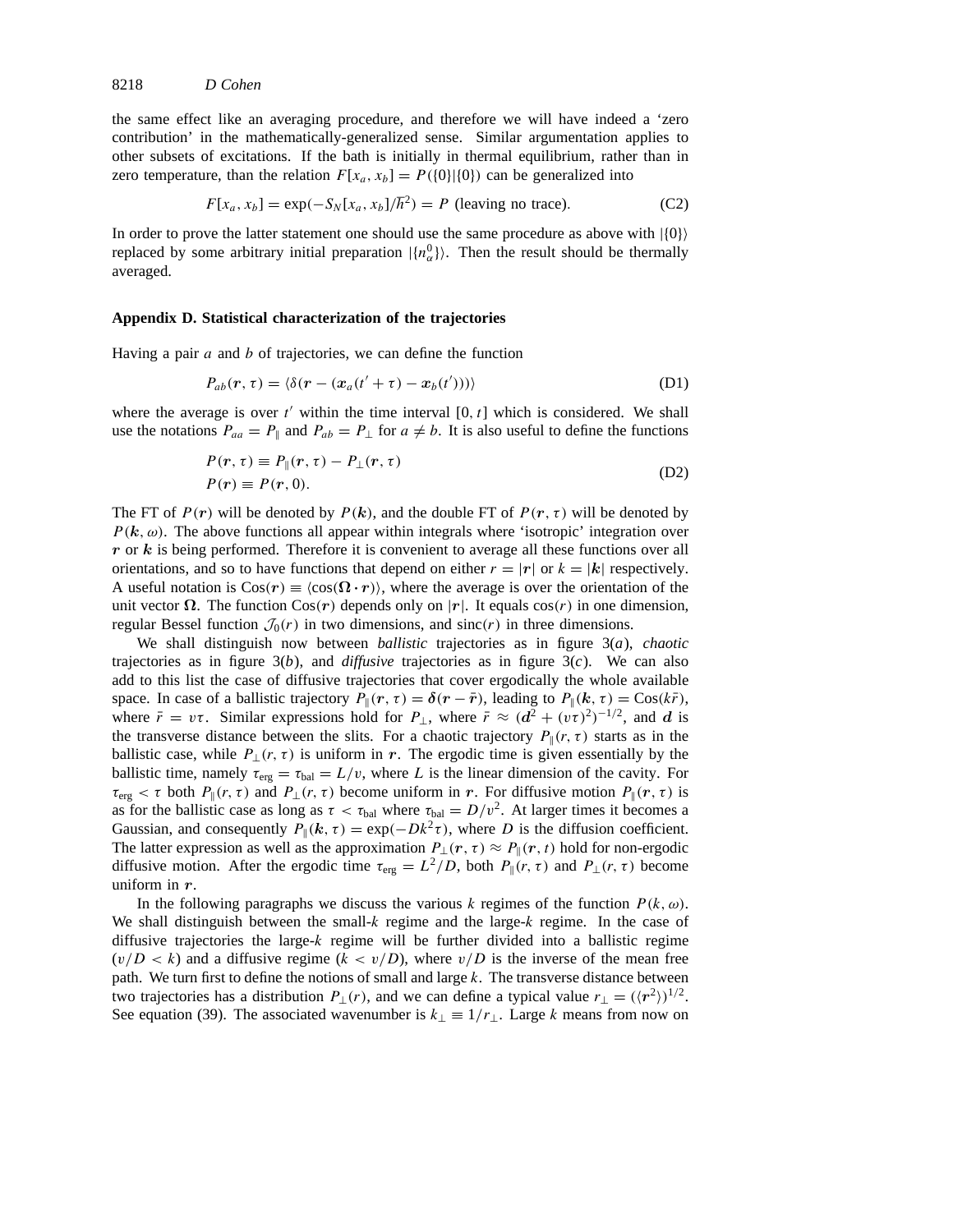$k<sub>⊥</sub>$   $\ll k$ . For large *k* we may use the approximation

$$
P(k, \omega) \approx P_{\parallel}(k, \omega)
$$
 for large k (meaning  $k_{\perp} \ll k$ ). (D3)

For either ballistic, diffusive or chaotic trajectories we have

$$
P(k, \omega) \approx \frac{1}{vk} \hat{B} \left( \frac{\omega}{vk} \right)
$$
 in the ballistic regime (D4)

where  $\hat{B}$  is the FT of the Cos function. This rectangular-like scaling function has a unit width and a unit normalization. In the case of diffusive motion we also have

$$
P(k, \omega) \approx \frac{2Dk^2}{(Dk^2)^2 + \omega^2}
$$
 in the diffusive regime. (D5)

Diffusive regime means here any large *k* that satisfies  $k < v/D$ . The validity of the latter approximation is further restricted by the condition  $\omega < v^2/D$ . The collision frequency  $\omega \sim v^2/D$  should be used as a cut-off to the slow  $1/\omega^2$  power-law decay. In our calculations we shall assume that  $1/\ell \ll v/D$ , meaning that the motion is diffusive also on the spatial scale  $\ell$ .

For small *k*, meaning  $k \leq k_{\perp}$ , the transverse term cannot be ignored, and we can no longer use the approximation (D3). We can define a timescale  $\tau_{\perp}$  that corresponds to  $k_{\perp}$ . It equals  $d/v$  for ballistic motion, *t* for diffusive motion, and  $\tau_{\text{erg}}$  for ergodic motion. For a given small *k*, the function  $P(k, \tau)$  is concentrated within  $\tau < \tau_{\perp}$ , since  $P_{\parallel}$  and  $P_{\perp}$  are not identical there. Consequently

$$
P(k, \omega) \approx \tau_{\perp} \cdot P(k)
$$
 for  $\omega < 1/\tau_{\perp}$  in the small-k regime. (D6)

The function  $P_{\perp}(k)$  is the FT of  $P_{\perp}(r)$ , and therefore we have for  $P(k) = 1 - P_{\perp}(k)$  the following small-*k* approximation

$$
P(k) \approx \frac{1}{2}r_{\perp}^{2}k^{2} = \begin{cases} \frac{1}{2}d^{2}k^{2} & \text{for ballistic motion} \\ Dt \cdot k^{2} & \text{for diffusive motion} \\ \frac{1}{2}L^{2}k^{2} & \text{for ergodic motion.} \end{cases}
$$
 (D7)

For large *k* we have  $P(k) \approx 1$ , as implied by (D3) and the definition (D2).

#### **Appendix E. Friction constant for electrons in metal**

The effect of electron–electron Coulomb interaction can be analysed by considering the motion of a single electron under the influence of a fluctuating electrostatic potential  $U(x, t)$ that is created by the other electrons. Thus the electron experiences an interaction with a fluctuating field that is characterized by  $\langle U(x'',t'')U(x',t')\rangle$ . It is well known, using the fluctuation–dissipation theorem, that for diffusive electrons the corresponding power spectrum is

$$
\tilde{w}(\boldsymbol{k})\phi(\omega) = \frac{e^2}{\sigma_d} \cdot \frac{1}{k^2} \omega \hbar \coth\left(\frac{\hbar \omega}{2k_B T}\right) \qquad \text{for } \omega < \frac{1}{\tau_c}, \ |\boldsymbol{k}| < \frac{1}{\ell}.
$$

The ohmic behaviour is cut off by the Drude collision frequency  $1/\tau_c$ . The elastic mean free path is  $\ell = v\tau_c$ , where *v* is the Fermi velocity. For  $k < 1/\ell$  the power spectrum  $P(k, \omega)$ of the diffusive motion is concentrated below the Drude cut-off frequency. The ballistic regime  $1/\ell < k$  is of no interest because its contribution is suppressed due to the Drude cut-off. One observes that these fluctuations correspond to the generalized DLD model (15) with  $\sigma = d - 2$ . Having observed that the mean free path is the physical (effective) cut-off